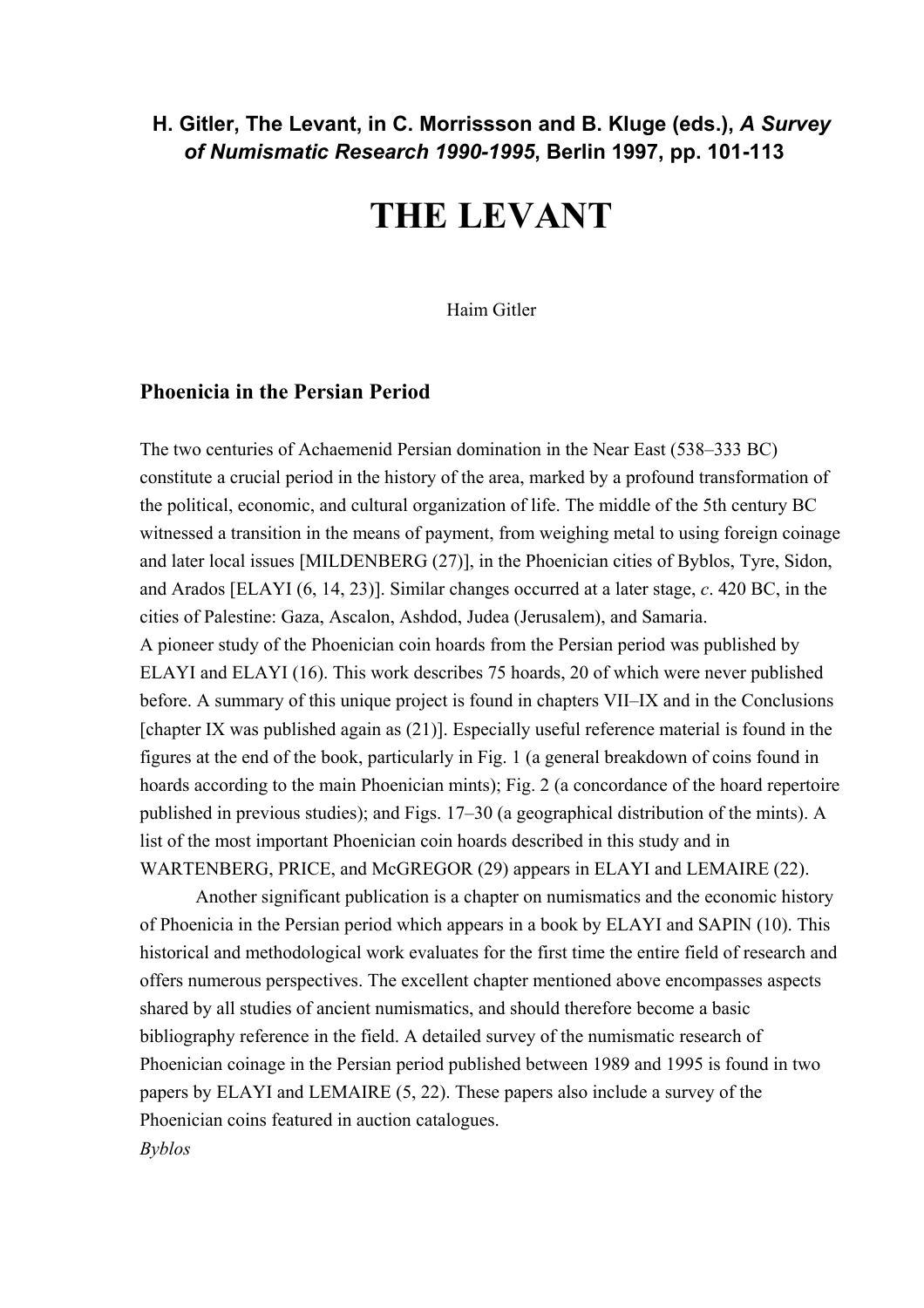Based on the discovery of a new series of coins from Byblos, PUECH (28) identifies a new king, Girmilk (last quarter of the fifth century BC), and proposes to date the first issues of the city, struck under king Yehawmilk, at 450 BC. A similar date is suggested by ELAYI (23). ELAYI and ELAYI (17) report a hoard of 393 small silver fractions from Byblos and one from Sidon, which seems to have been buried between *c*. 339 and 335 BC. ELAYI and ELAYI (20) may finally put an end to a long debate regarding the succession of the last kings of Byblos in the Persian period.

#### *Tyre*

Our knowledge about the first issues of Tyre has been significantly enriched by articles by ELAYI and ELAYI (2) and ELAYI (7, 15), dealing with numismatic as well as palaeographic aspects of the earliest-inscribed small coins of this mint. These issues have been classified as series A-C. A preliminary report on a fourth group (series D), bearing a dolphin and a rosette and no legend, which has scarcely been mentioned in previous publications, is presented by ELAYI and ELAYI (4). Another publication by ELAYI (7) clarifies some of the iconographic aspects of the first issues of this mint. ARIEL (1) suggests dating the lioness' head/dolphin and murex type from Tyre (nos. 5–8) at the third quarter of the fourth century BC. He attributes to this mint the minute bronze issues (below 0.80 gr.) with Alexander III's head in a lion's skin head-dress on the obverse and a club and bow in a bow-case on the reverse (nos. 14–15). Since both types were found together in two hoards (the Tel el-Fukhar hoard [Tel Akko], currently at the Israel Museum, and *IGCH* 1509), Ariel suggests that the minute Alexanders are either contemporaneous with the lioness' head/dolphin and murex type, or date from a slightly later period. It thus seems that the latter were minted in Tyre, perhaps along with the better known, larger Alexander bronzes discussed by LEMAIRE (24).

 Lemaire proposes to date Azemilkos' reign in Tyre at 347/6–309/8 BC, based on four sources: the Alexander issues with the Phoenician numerals 20–39; the jar inscriptions from Shiqmona mentioning the 25th year of a king who ruled in the second half of the fourth century BC; the stamped storage-jar handles from Tel Balata with the Phoenician inscription *†26*; and four Phoenician seals which reflect king 'ZMLK's practice of collecting a tithe from the area under his rule.

#### *Sidon*

ELAYI and ELAYI (11, 18, 19) present a small corpus of the first Sidonian silver coinage which includes four series, based on the weight and iconography of the reverse of the coins. The authors propose to date the beginning of this coinage at slightly after the middle of the 5th century BC, parallel to the first issues of other Phoenician cities. The ELAYIS (9) consider the two gold coins of Sidon from the same dies to be fakes. Mazaeus' Sidonian coinage is described by MILDENBERG (26).

#### *Tripolis (?)*

ELAYI and ELAYI (12) propose to attribute a silver coin to the city of Tripolis. This attribution is based, among other things, on a new reading of the inscription on the reverse of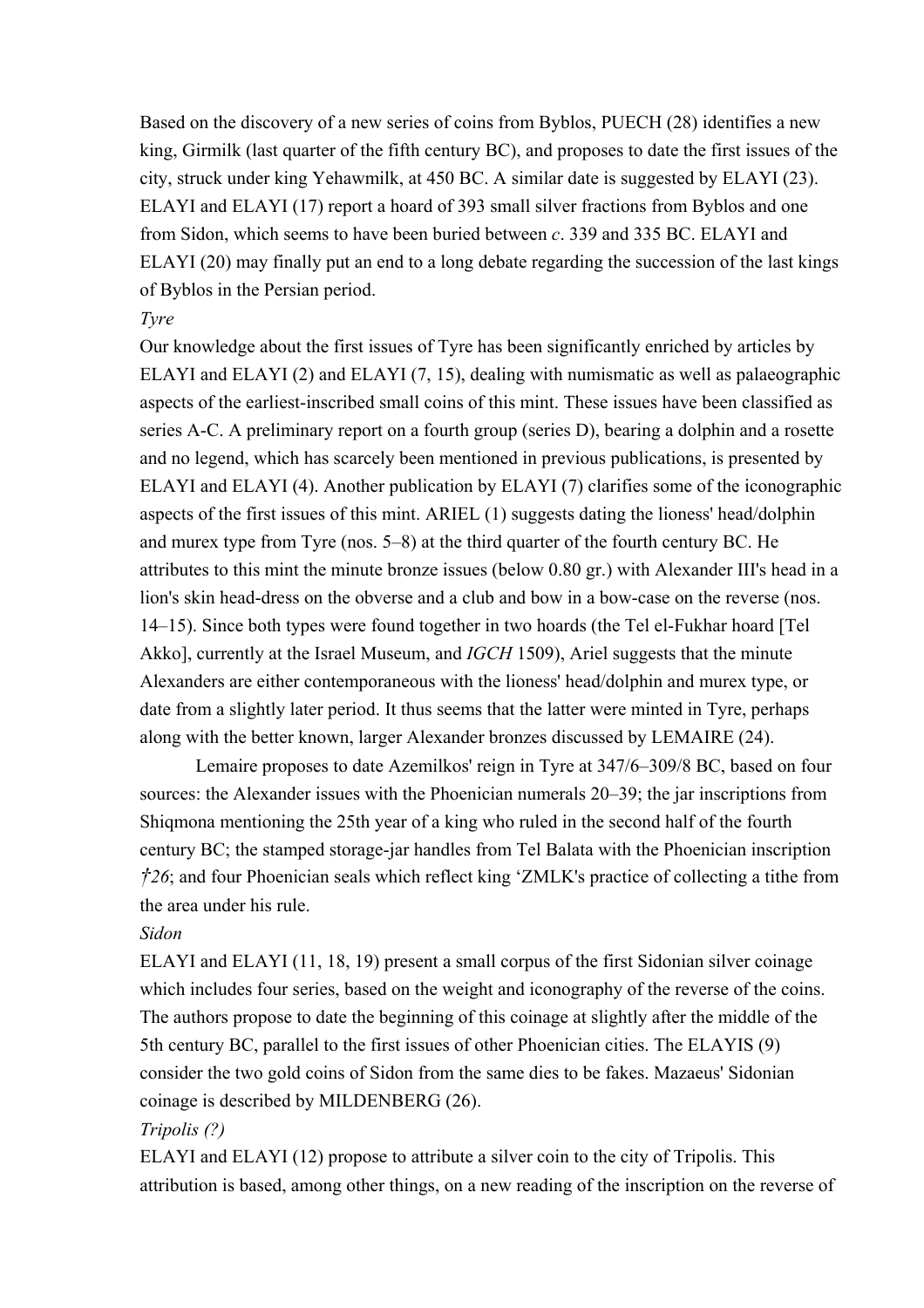the coin, *'TR*, which they interpret as the Phoenician name of the city (this is supported by later coins [ELAYI(3)]. If this attribution is correct, this would be the first known autonomous issue of Tripolis prior to Alexander's conquest.

#### *Palaeography and Graffiti*

ELAYI (13) has prepared a corpus of pre-alexandrine Phoenician coinage involving an exceptional amount of data, and this has facilitated a palaeographical study of monetary inscriptions. Based on the elaboration of chronological and palaeographical tables, it has become possible to trace the evolution of the inscriptions of each monetary workshop and then compare them to those of other workshops. Our knowledge of Phoenician writing in the Persian period has thus significantly grown thanks to this study [see also ELAYI (8)].

 Another field that had previously been neglected is the study of the Western-Semitic graffiti found mainly on coins from hoards of the 4th and 3rd centuries BC. It remains difficult to determine the exact function of these graffiti. However, LEMAIRE and ELAYI's (25) argument seems convincing that it reflects a practice of the possessors of the coins to write their names on their precious personal objects. The variety of languages in which the graffiti appear (mainly on Phoenician coins) may suggest that the owners of these coins were mercenaries of local armies.

#### *Bibliography*

1. ARIEL, D. T., Coins from the Excavations at Tel Nahariya, 1982, *'Atiqot* 22 (1993), pp. 125–132.

2. ELAYI, J. and ELAYI, A. G., Nouvelles monnaies divisionnaires de Tyr au dauphin avec inscription (Ve s. av. J.-C.), *BCEN* 27 (1990), pp. 69–74.

3. ELAYI, J., Tripoli (Liban) à l'époque perse, *Transeuphratène* 2 (1990), pp. 59–71.

4. ELAYI, J. and ELAYI, A. G., Les monnaies de Tyr au dauphin et à la rosette, *Anotazioni Numismatiche* 3 (1991), pp. 38–42.

5. ELAYI, J. and LEMAIRE, A., Numismatique, I. Les monnaies phéniciennes, *Transeuphratène* 4 (1991), pp. 119–126.

6. ELAYI, J, La domination perse sur les cités phéniciennes, *Atti del II Congresso Internazionale di Studi Fenici e Punici*, *Roma, 9-14 Novembre 1987*, I, (Rome, 1991), pp. 77– 85

7. ELAYI, J., Étude typologique des premières monnaies de Tyr, *CahN* 108 (1991), pp. 11– 19.

8. ELAYI, J., Remarques sur l'étude paléographique des légendes monétaires phéniciennes d'époque perse, *Phoinikeia Grammata*, (Liège-Namur, 1991), pp. 187–200.

9. ELAYI, J. and ELAYI, A. G., Remarques sur les deux premières monnaies en or de Sidon, *BSFN* 46 (1991), pp. 99–101.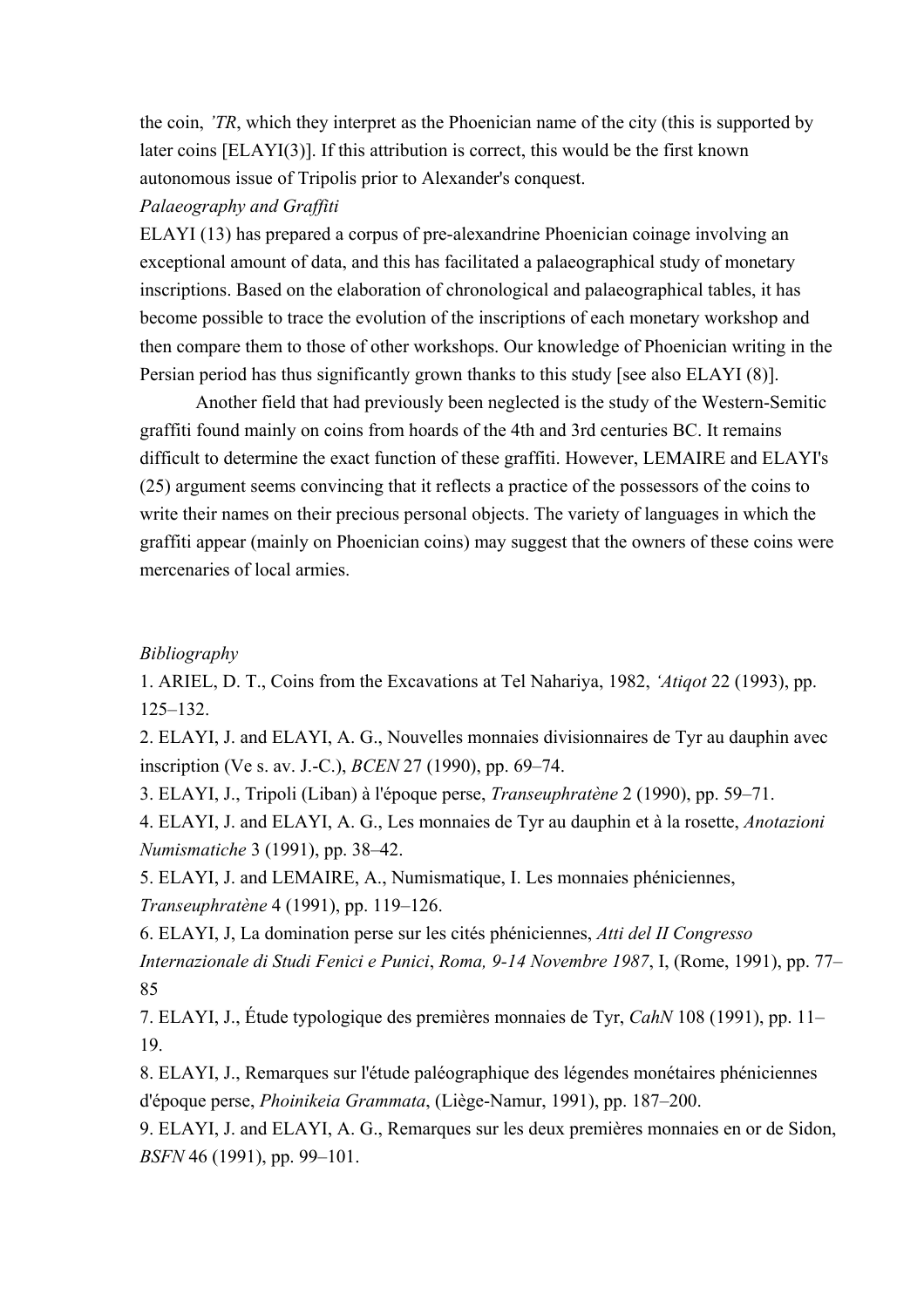10. ELAYI, J. and SAPIN, J, Numismatique et histoire économique, in *Nouveaux regards sur la Transeuphratène*, (Paris, 1991), pp. 145–158.

11. ELAYI, J. and ELAYI, A. G., The First Coinage of Sidon with a Galley bearing the So-Called Triangular Sail, *AJN* 3–4 (1991–92), pp. 1–9.

12. ELAYI, J. and ELAYI, A. G., La première monnaie de 'TR/Tripolis (Tripoli, Liban)?, *Transeuphratène* 5 (1992), pp. 143–151.

13. ELAYI, J., Étude paléographique des légendes monétaires phéniciennes d'époque perse, *Transeuphratène* 5 (1992), pp. 21–43.

14. ELAYI, J., Le phénomène monétaire dans les cités phéniciennes à l'époque perse, *Studia Phoenicia* IX, *Numismatique et histoire économique phéniciennes et puniques,* (Louvain-la-Neuve, 1992), pp. 21–31.

15. ELAYI, J., Les sicles de Tyr au dauphin, *NumAntClas* 21 (1992), pp. 37–49.

16. ELAYI, J. and ELAYI, A. G., *Trésors de monnaies phéniciennes et circulation monétaire (Ve-IVe s. av. J.-C.)*, (Paris, 1993).

17. ELAYI, J. and ELAYI, A. G., Nouveaux trésors de monnaies de Byblos (1992), *RBN* 139 (1993), pp. 17–30.

18. ELAYI, J. and ELAYI, A. G., Une nouvelle division de la première série de Sidon, *BSFN* 48 (1993), pp. 603–604.

19. ELAYI, J. and ELAYI, A. G., La galère à voile ferlée des premières monnaies de Sidon, *CahN* 117 (1993), pp. 13–15.

20. ELAYI, J. and ELAYI, A. G., L'ordre de succession des derniers rois de Byblos, *Syria* 70 (1993), pp. 109–115.

21. ELAYI, J., La diffusion des monnaies phéniciennes en Palestine, in *La Palestine à l'époque perse*, (Paris, 1994), pp. 289–309.

22. ELAYI, J. and LEMAIRE, A, Numismatique, I. Les monnaies phéniciennes, *Transeuphratène* 10 (1995), pp. 151–177.

23. ELAYI, J., L'ouverture du premier atelier monétaire phénicien, *BCEN* 32 (1995), 73–78.

24. LEMAIRE, A., Le royaume de Tyr dans la seconde moitié du IVe siècle, *Atti del II Congresso Internazionale di Studi Fenici e Punici*, *Roma, 9-14 Novembre 1987*, I, (Rome, 1991), pp. 131–150

25. LEMAIRE, A. and ELAYI, J., Graffiti monétaires ouest-sémitiques, *Studia Phoenicia* IX, *Numismatique et histoire économique phéniciennes et puniques,* (Louvain-la-Neuve, 1992), pp. 59–76.

26. MILDENBERG, L., Notes on the Coins of Mazday, *INJ* 11 (1990–91), pp. 9–23.

27. MILDENBERG, L., Über das Münzwesen im Reich der Achämeniden, *Archaeologische Mitteilungen aus Iran* 26 (1993), pp. 55–79.

28. PUECH, É., Les premières émission byblites et les rois de Byblos à la fin du Ve siècle avant J.C., *Atti del II Congresso Internazionale di Studi Fenici e Punici*, *Roma, 9-14 Novembre 1987*, I, (Rome, 1991), pp. 287–298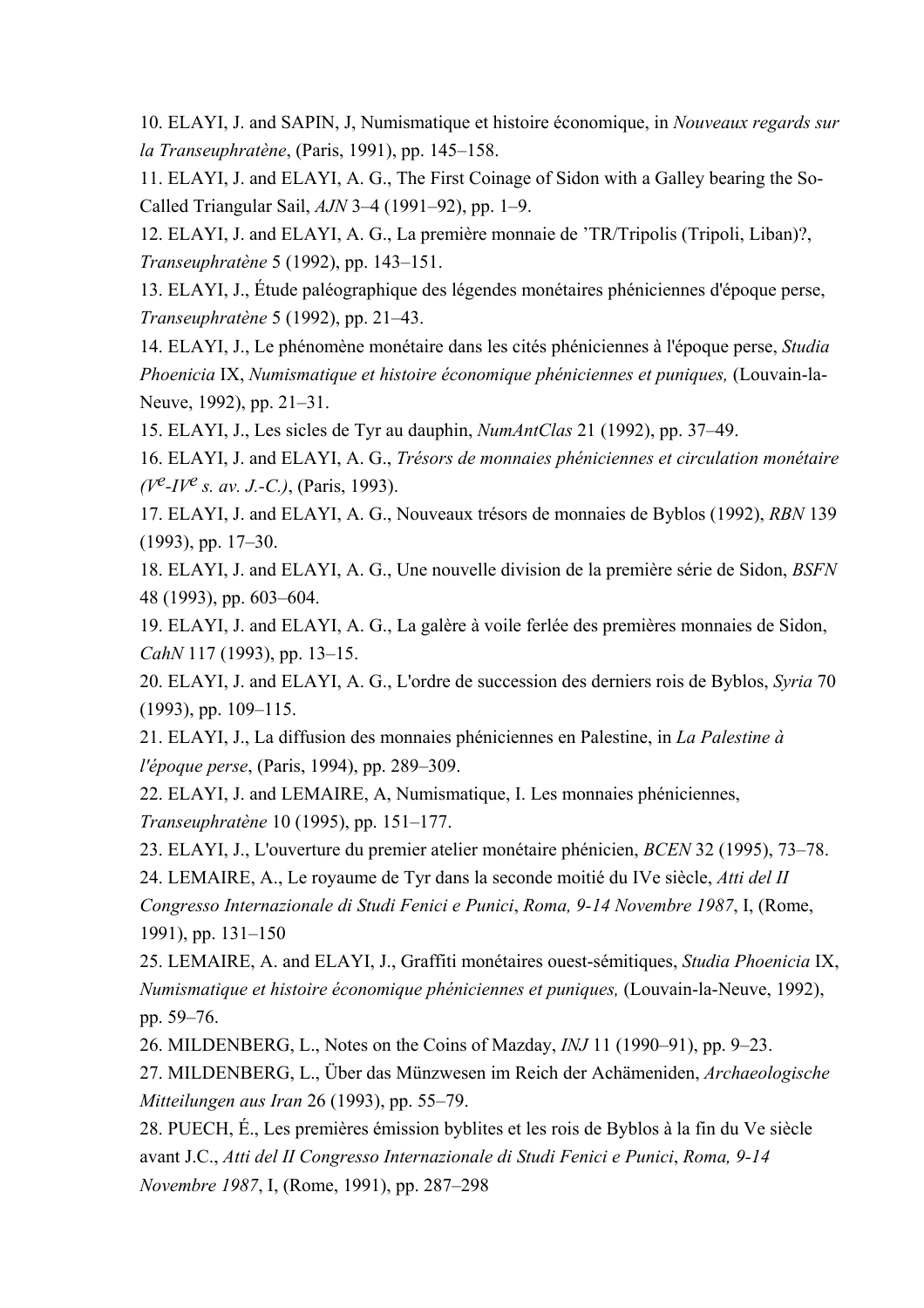29. *Coin Hoards* VIII*,* edited by WARTENBERG, U., PRICE, M. J. and McGREGOR, K. A., (London, 1994).

## **Phoenicia in the Hellenistic and Roman Periods**

#### *Tyre*

LEVY (5, 6) examines Meshorer's proposal that the minting of Tyrian shekels was transferred in 18/17 BC to Jerusalem, where, in his view, it remained until it was replaced by the Jewish shekel in 66 CE. Levy offers an alternative view, admittedly based on incomplete material, of the series' stylistic development. The result is a convincing preliminary study, suggesting that Tyre kept striking coins almost annually from 126/5 BC to the late 50s or mid 60s AD. STEIN (7) published a Tyrian clay sealing found during the excavations at Tel Anafa. It is dated year 41 by the era of Actium (31 BC) and year 136 by the era of Tyre (126 BC). The item thus dates from AD 10/11.

## *The Itureans*

KINDLER's paper (4) is an updated summary of the coinage of the Itureans (73–25 BC). New types are described, thus widening the Iturean pantheon which now includes Hermes, Athene, Nike, and Artemis.

#### *Northern Syria*

BUTCHER'S thesis (3) is an outstanding study of Roman provincial issues. It examines the production, circulation, and significance of coinage in northern Syria during the first three centuries of Roman control. The coinages of the region are distinct, yet share features which justify their study as a group. The thesis includes a catalogue of the issues produced by the thirteen cities in the region which minted coins, as well as the coinage of the Kingdom of Commagene. A study of site finds highlights features of the patterns of circulation of these coinages in Syria, as well as 'foreign' issues circulating in the region. The distribution of Syrian issues outside Syria, the longevity of coins in circulation, and the effects of the debasement of the silver coinage upon the circulation are also considered. Central to the study is the coinage of Antioch, one of the major imperial mints in the Roman Empire, which had not been fully catalogued until now. Separate sections analyze the metrology and denominational structure of sequences of issues, and broader surveys cover the relationship of Syrian coinage to that of other provinces and to that of Rome itself. The thesis considers ways in which the Syrian coinage can be used to improve our understanding of aspects of other provincial and Roman imperial coinages, such as to what extent the Roman authorities had a consistent "monetary" policy in the Eastern provinces, and whether the coinage of Rome was, as suggested by some scholars, viewed as a "preferred currency" in the East. The survey ends in AD 253, when it is suggested that imperial policy regarding Syrian coinage may have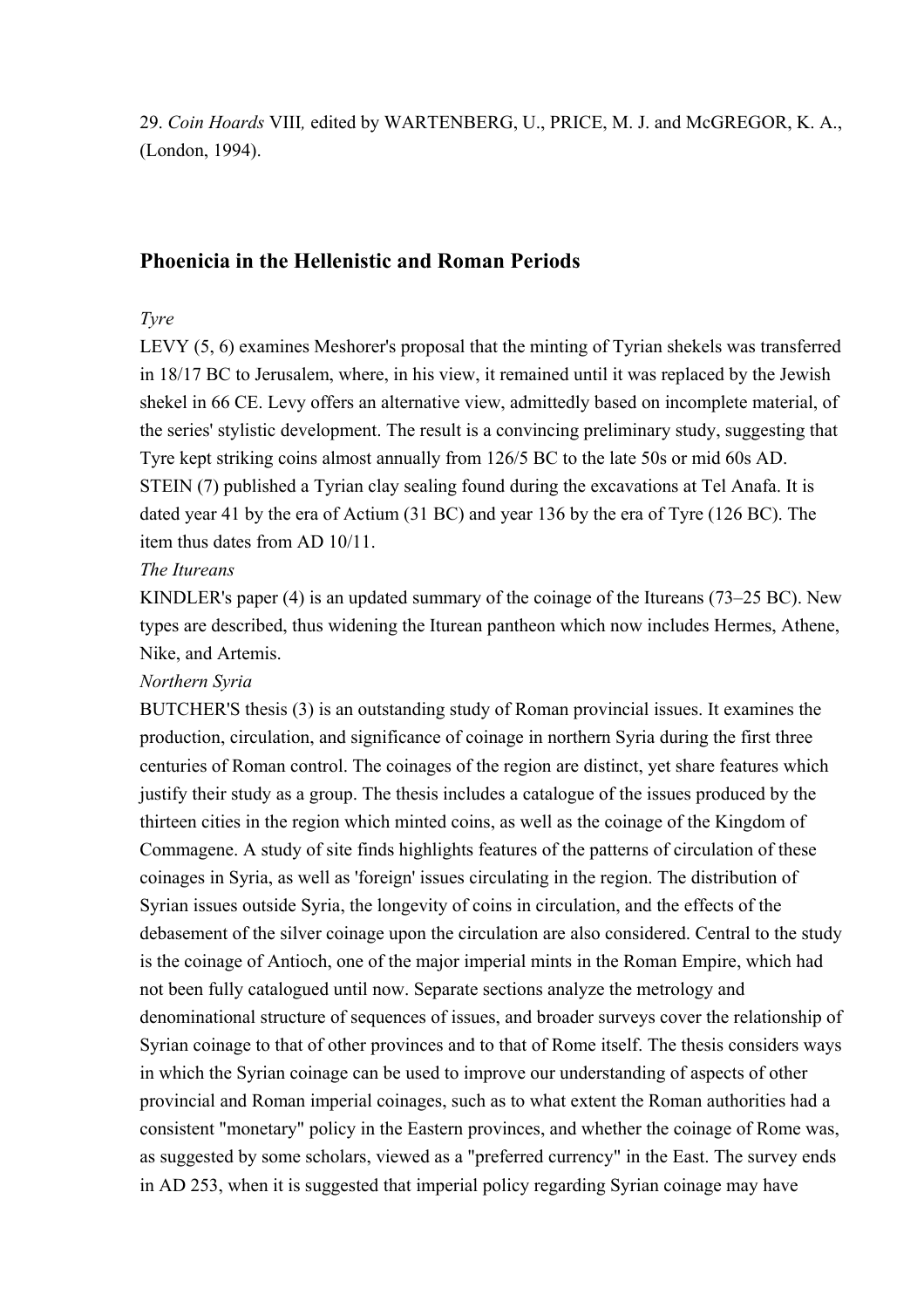changed, and when coinage of a Greek type ceased in the region. This important research will soon be published as a book.

*Syrian Tetradrachms* 

Since not many hoards of Syrian tetradrachms have been published, the seven hoards described by BLAND (1, 2) add considerably to the available evidence on the circulation of Syrian tetradrachm during the last fifteen years of its existence.

## *Bibliography*

1. BLAND, R., A Hoard of Syrian Tetradrachms of the Third Century A.D. from Trans-Jordan, *INJ* 11 (1990–91), pp. 81–88.

2. BLAND, R., Six Hoards of Syrian Tetradrachms of the Third Century AD, *NC* 151 (1991), pp. 1–33.

3. BUTCHER, K., *Coinage in Roman Syria: Northern Syria, 64 BC- AD 253*, (Ph.D., Diss. University of London, 1991).

4. KINDLER, A., On the Coins of the Itureans, *Proceedings of the XIth International Numismatic Congress, Brussels, September 8th–13th 1991*, I, (Louvain-la-Neuve, 1993), pp. 283–288.

5. LEVY, B., Tyrian Shekels and the First Jewish War, *Proceedings of the XIth International Numismatic Congress, Brussels, September 8th–13th 1991*, I, (Louvain-la-Neuve, 1993), pp. 267–274.

6. LEVY, B., Tyrian Shekels: the Myth of the Jerusalem Mint, *SAN* 19 (1995), pp. 33–35.

7. STEIN, A., A Tyrian Sealing, in *Tel Anafa I, I. Final Report on Ten Years of Excavations at the Hellenistic and Roman settlement in Northern Israel, JRA*, Supplementary Series Series 10 (1994), pp. 261–264.

# **PALESTINE IN THE PERSIAN PERIOD**

In Palestine, neither Persian imperial money nor satrapal coins circulated between *c*. 420 and 332 BC. The daily cash for the provinces of Judea and Samaria was secured by their governors in the form of small silver coins. Some imported Greek silver coins, mostly Athenian, were still in circulation at that time, in addition to substantial quantities of local imitations of Athenian currency. The bulk of the money supply, however, came from local mints which produced silver drachms and fractions for the coastal cities and for the minting authorities issuing the "Philisto-Arabian" coins [MILDENBERG (19) and LEMAIRE (13)]. The problem with these so-called Philisto-Arabian coins [MILDENBERG (20) and LEMAIRE (11)] is that they lack inscriptions to identify them clearly. Initially, scholars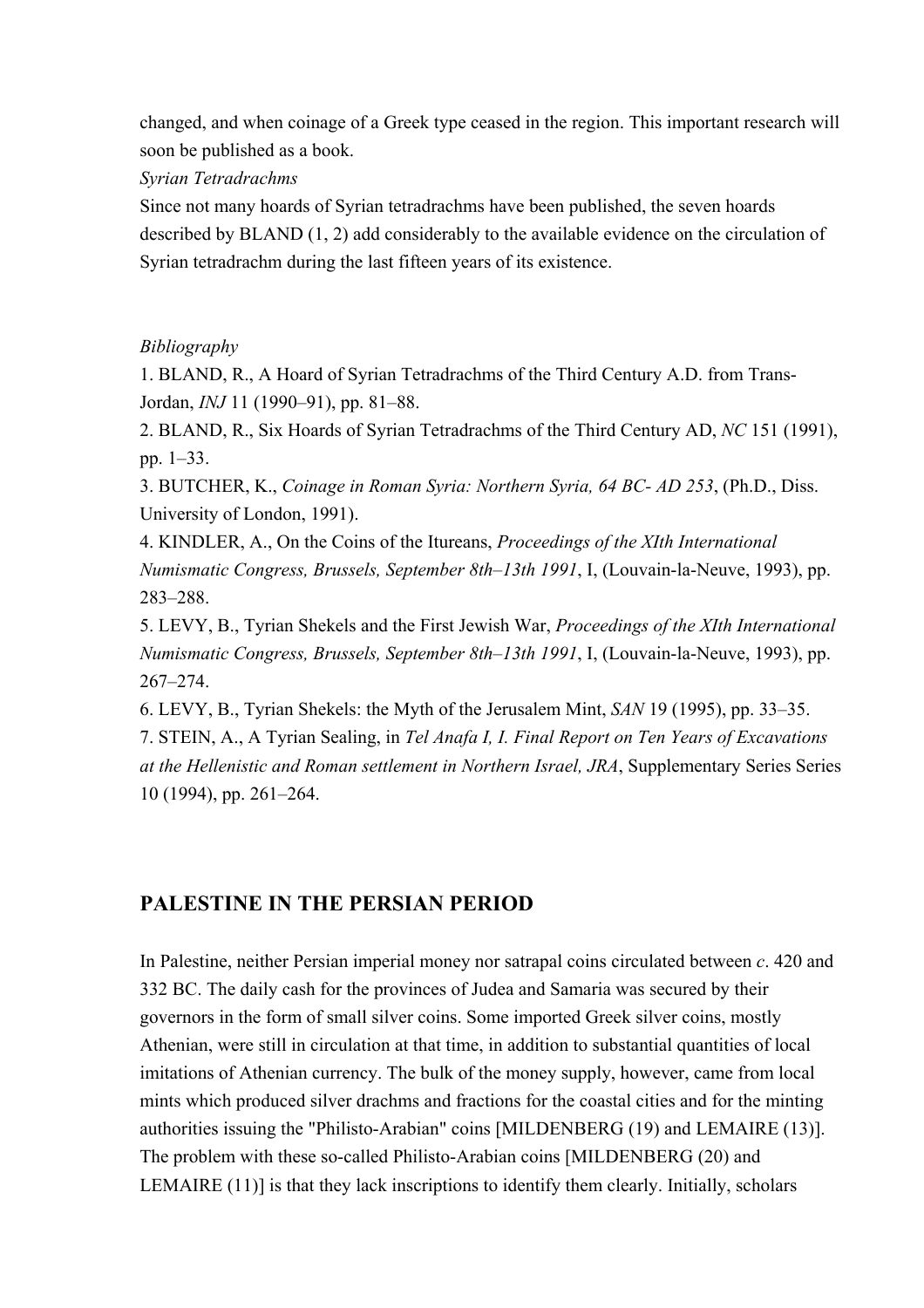assigned these silver coins to the mint of Gaza. However, evidence gathered over the last few years has lead to a broader view according to which the "Philisto-Arabian" issues were struck in Ashdod and Ascalon as well. MILDENBERG (20) stresses that since the Bes issues form an organic part of the entire series of local Palestinian coinage in the Persian period, they cannot be classified under the separate heading "Egypto-Arabian" coins. A detailed survey of the numismatic research of Palestinian coins in the Persian period published between 1989 and 1995 is found in two papers by ELAYI and LEMAIRE (5, 6). A list of the most important hoards which include "Philisto-Arabian" coins and imitations of Athenian types appears in ELAYI and LEMAIRE (6).

#### *Gaza*

Several important aspects concerning the most notable Palestinian mint in the Persian period are briefly discussed in MILDENBERG (17).

## *Ascalon*

A paper by GITLER (7) reveals eight new types from the mint of Ascalon, including a didrachm which is the first known "Philisto-Arabian" coin of this denomination. *Ashdod* 

LEMAIRE's (10) identification of the name *'<sub>j</sub>dd* (Ashdod) on one of the coins from the Abu Shushen hoard has made it possible to attribute 11 other coins in this hoard to the same mint. If Lemaire is correct in reading the legends *b* and *by*, on the coins he attributes to Ashdod, as abbreviations of the name  $b(gwh)y$  — i.e. Bagoas, the general of Artaxerxes III — then these coins may be contemporaneous with the Yehud coins of Yohanan the High Priest. Based on the die link of obverses, KINDLER (9) proposes to attribute three "Philisto-Arabian" drachms to this mint.

## *Judea (Jerusalem)*

BARAG (1) reverts to the much-discussed drachm inscribed YHD in the British Museum, and argues that the head on the obverse is that of Bagoas, the general of Artaxerxes III who was in charge of the Persian conquest of Egypt and Palestine. The god on the reverse is, in the author's view, the God of Israel. He suggests that the coin was issued around 345–343 BC in Jerusalem, Gaza, or some other mint in Judea or on the coast. DEUTSCH (3) published a unique drachm of the Athena/owl type which is the second known drachm in the repertory of the Yehud coins. This publication also includes five new types of hemiobols from this mint. KINDLER (8) proposes to date three YHD types to the period between the conquest of Judea by Alexander the Great and that of Ptolemy I. A general survey of the coinage of Judea can be found in MACHINIST (14).

## *Samaria*

A pioneer presentation of important new material on the mint of Samaria was published by MESHORER and QEDAR (15). This book describes the 334 coins which were part of the "Samaria hoard," and integrates them into a general conspectus of the coinage of Samaria, including some of the coins from the unpublished Nablus hoard (*IGCH* 1504). This material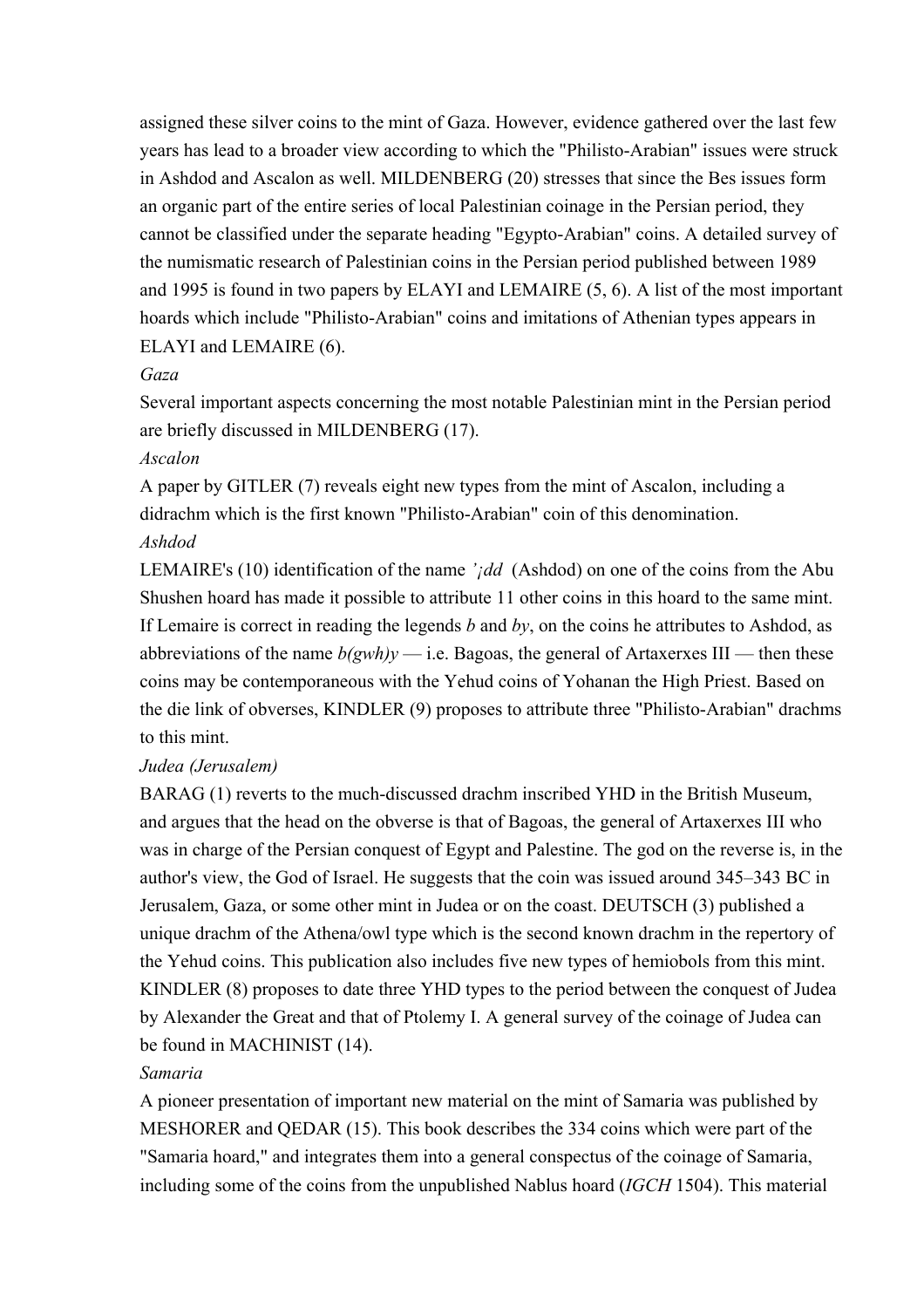supplies new evidence about the history of the area in the years preceding Alexander the Great. Of the 334 small denominations of the Samaria hoard, 182 can be attributed to Samaria itself. In addition there are 11 coins of Aradus, 66 imitations of Athenian prototypes, 43 coins of Sidon — some bearing dates in a sequence of years from 1 to 14 — and 32 obols of Tyre with dates up to year 10. Meshorer and Qedar suggest that the hoard was buried *c.* 346/5 BC by interpreting the number 14 on the Sidonian coins as referring to the 14th year of the reign of Artaxerxes III. ELAYI and ELAYI (4) have proposed an alternative burial date, pointing out that at least the smaller fractions in the Samaria hoard must belong to the regnal era of Abdashtart I, and that the absence of coins in the name of Mazaeus and of the Azemilkos' era in this hoard strongly supports a deposit date of *c*. 355 BC. Since the publication of the "Samaria hoard" in 1991, which mentioned 108 types, the authors have assembled an addendum of 100 new types which will shortly be published.

 The Samarian coins bear mainly Aramaic inscriptions, but some are in Greek, Phoenician, or a combination of both. A novelty in numismatics is the use of Cuneiform writing of the type appearing on cylinder seals of the neo-Asyrian and neo-Babilonian periods. These appear in two Samarian issues republished by LEMAIRE and JOANNES (12). *Dor (?)* 

MESHORER (16) attributes coin no. 10, published in the report of the excavations at Tel Dor, to the mint of Dora in the Persian period. Three further specimens of this type from Tel Dor will be published in the future. If these coins were indeed minted at Dor, they reflect the prosperity and importance of one of the main Phoenician cities in the Persian period [STERN (21)].

#### *Moab (?)*

A drachm with the three letters *B'M*, previously published by Meshorer, was re-attributed by Qedar to the mint of Moab. The legend appears in retroverse, and should be read as *M'B* (Moab) [ELAYI and LEMAIRE (5)].

#### *The Imitation of Athenian Coins*

The most common coins in Palestine during the 4th century BC were the Athena/owl obols, which imitate an Athenian prototype [MILDENBERG (18)]. This type was attributed to the mint of Gaza. However, two recent hoards enable us to attribute these pieces, which lack an inscription or mark assigning them to a specific mint, to Samaria [MESHORER and QEDAR (15)] and Ascalon [GITLER (7)] as well. Gitler based the attribution to Ascalon on evidence provided by a cache of 31 obols which was found in the excavations in Ascalon in 1989. The fact that only five different reverse dies were used for minting the 31 obols, and that twentyone coins struck with the same reverse die were found in such a small cache, suggests that these Athenian type obols may have been minted at Ascalon. Five Athenian type drachms with the Aramaic legend *LBL*<sup> $\cdot$ </sup> are mentioned by BRON and LEMAIRE (2). Their palaeographical and numismatic dating is *c.* mid-4th century BC, but their precise minting place in Southern Levant is uncertain.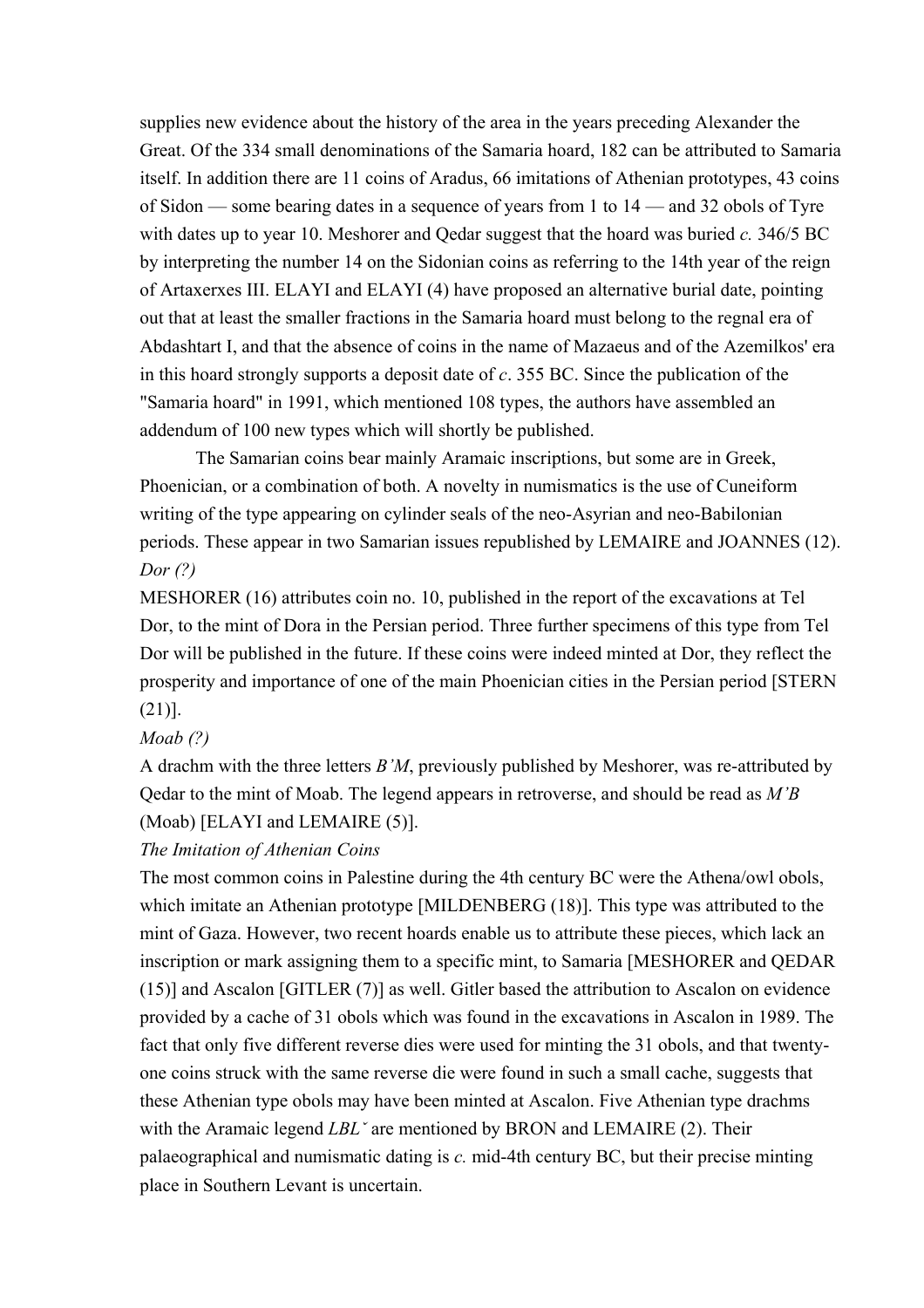## *Bibliography*

1. BARAG, D., Bagoas and the Coinage of Judea, *Proceedings of the XIth International Numismatic Congress, Brussels, September 8th–13th 1991*, I, (Louvain-la-Neuve, 1993), pp. 53–64

2. BRON, F. and LEMAIRE, A., Pseudo-athéniennes avec légende araméenne *LBLˇ* et monnaie *BLˇ* en Arabie du sud, *Transeuphratène* 10 (1995), pp. 45–56.

3. DEUTSCH, R., Six Unrecorded 'Yehud' Silver Coins, *INJ* 11 (1990–91), pp. 7–8.

4. ELAYI, J. and ELAYI, A. G., *Trésors de monnaies phéniciennes et circulation monétaire (Ve-IVe s. av. J.-C.)*, (Paris, 1993).

5. ELAYI, J. and LEMAIRE, A., Numismatique, II. Les monnaies "philisto-arabes", *Transeuphratène* 4 (1991), pp. 127–132.

6. ELAYI, J. and LEMAIRE, A., Numismatique, II. Les monnaies "philisto-arabes", *Transeuphratène* 10 (1995), pp. 177–187.

7. GITLER, H., New Fourth Century BC Coins from Ascalon, *NC* 156 (1996), pp. 1–9.

8. KINDLER, A., 'Yehuda' Coins at the beginning of the Hellenistic Period, *Michmanim* 7 (1994), pp. 45–51, [Hebrew, with English abstract pp.  $41^*$ –42<sup>\*</sup>].

9. KINDLER, A., Four Silver Drachms and one Obol of the City of Ashdod, *Anotazioni Numismatiche* 19 (1995), pp. 411–415.

10. LEMAIRE, A., Le trésor d'Abu Shushen et le monnayage d'Ashdod avant Alexander, *RN* 32 (1990), pp. 257–263.

11. LEMAIRE, A., Les premiers monnayages palestiniens, *BSFN* 47 (1992), pp. 301–304.

12. LEMAIRE, A. and JOANNES, F., Premières monnaies avec signes cunéiformes:

Samarie, IVéme s.av.n.è, *Nouvelles Assyriologiques Breves et Utilitaires* 4 (1994), pp. 84–86.

13. LEMAIRE, A., Epigraphie et numismatique palestiniennes, in *La Palestine à l'époque perse*, (Paris, 1994), pp. 261–287.

14. MACHINIST, P., The First Coins of Judah and Samaria: Numismatics and History in the Achaemenid and Early Hellenistic Periods, *Achaemenid History VIII,* (Leiden, 1994), pp. 365–380

15. MESHORER, Y. and QEDAR, SH., *The Coinage of Samaria in the Fourth Century BCE*, (Jerusalem, 1991).

16. MESHORER, Y., Coins From Areas A and C, in *Excavations at Dor, Final Report, Areas A and C: The Finds, Qedem Reports 2*, (Jerusalem, 1995), pp. 461–472.

17. MILDENBERG, L., Gaza Mint Authorities in Persian Time. Preliminary Studies of Local Coinage in the Fifth Persian Satrapy. Part 4., *Transeuphratène* 2 (1990), pp. 137–146.

18. MILDENBERG, L., Über das Münzwesen im Reich der Achämeniden, *Archaeologische Mitteilungen aus Iran* 26 (1993), pp. 55–79.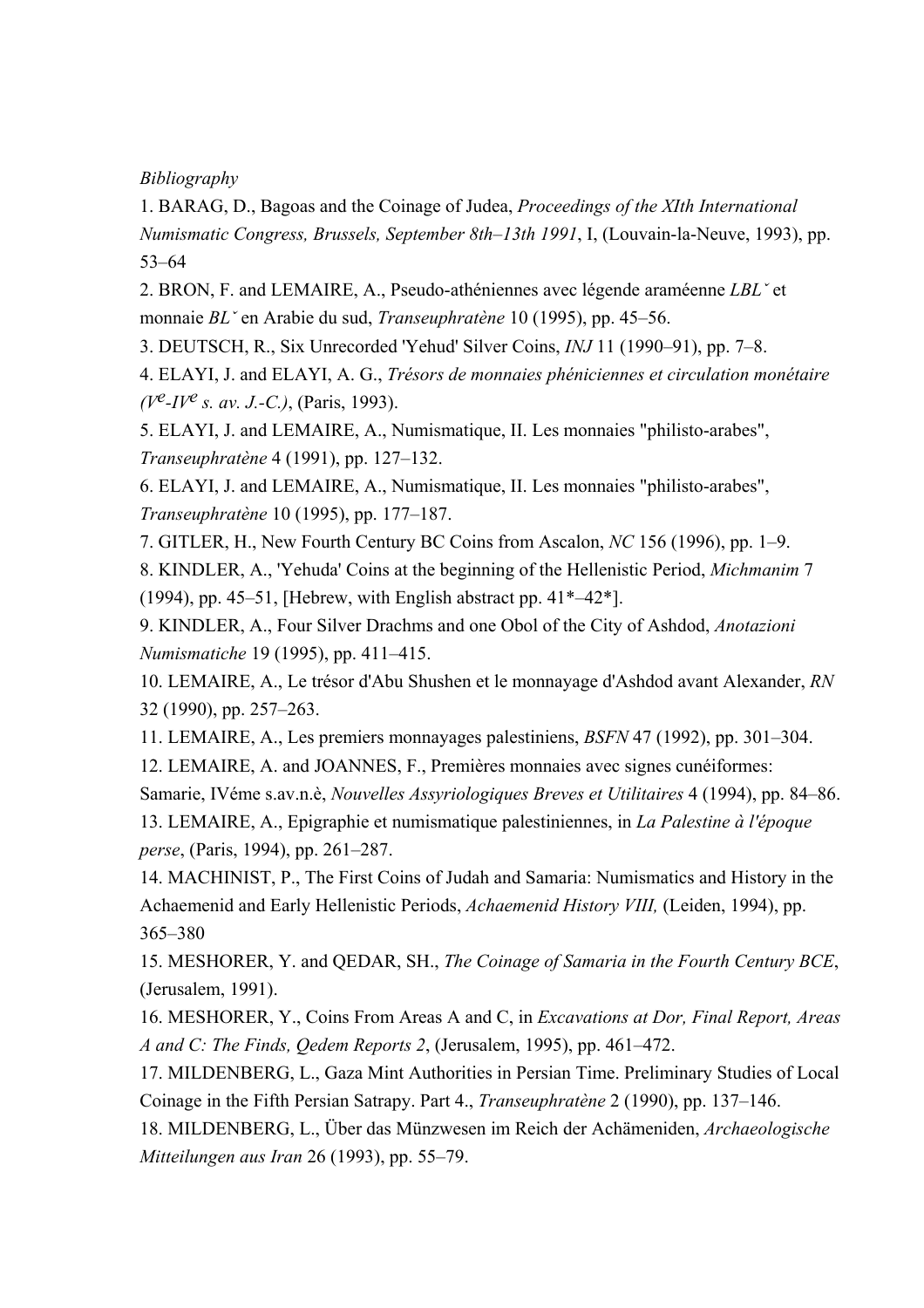19. MILDENBERG, L., On the Money Circulation in Palestine from Artaxerxes II till Ptolemy I. Preliminary Studies of the Local Coinage in the Fifth Persian Satrapy. Part 5., *Transeuphratène* 7 (1994), pp. 63–71.

20. MILDENBERG, L., Bes on Philisto-Arabian Coins, *Transeuphratène* 9 (1995), pp. 63– 66.

21. STERN, E., The Dor Province in the Persian Period in the Light of the Recent Excavations at Dor, *Transeuphratène* 2 (1990), pp. 147–155.

## **THE COINAGE OF THE HELLENIZED CITIES OF PALESTINE**

PRICE's extensive catalogue of the coinage in the name of Alexander the Great and Philip Arrhidaeus (16) constitutes an outstanding achievement. The attribution of issues inscribed with the Phoenician letters *ayin* and  $kaph$  ( $\uparrow$ o) to the mint of Ake is still problematic. In a challenging article, LEMAIRE (11) suggests that these series must be attributed to Azemilkos, who was king of Tyre at the time of Alexander's siege of the city. His case seems to be supported by the existence of bronzes on which the Greek letters TU (apparently standing for Tyre) are added to the Phoenician letters and numerals. In reply, Price argues that this is a coincidence, since the fate of Azemilkos and his son is unknown.

A comprehensive work by BURNETT, AMANDRY, and RIPOLLES (4) inaugurates what is probably the most ambitious and potentially influential undertaking in ancient numismatics to this date: the publication, according to historical periods, of all the local coinages of the Roman empire in a continuous, detailed corpus.

#### *Roman Provincial Coins*

QEDAR (18) identifies a group of coins as issued by the town of Marisa, destroyed in about 112/111 BC and rebuilt by the Roman governor of Syria, Gabinius, in 57–55 BC. They are dated year 3 of an era beginning in 60 BC. The largest denomination of this series bears the full name of Marisa. The two smaller denominations were previously published, but erroneously attributed to the mints of Gaza and Ascalon.

A lead weight and a number of coins bearing the letters DH testify to the existence of a south Phoenician coastal city called Demetrias in the second-first centuries BC. No exact location for the city has been proposed yet. KUSHNIR-STEIN (10) tentatively suggests to identify Demetrias with the Hellenistic city of Strato's Tower, the site of Herod's Caesarea. As attested by its dated coins, the era of Demetrias would have corresponded very closely to that of Dora, i.e. *c.* 63–61 BC.

The close link between history and numismatics is emphasised by GITLER (5), in an article on the visit of Marcus Aurelius to the East in the aftermath of the revolt of Avidius Casius in AD 175. The almost complete lull in the coin production of the Eastern provinces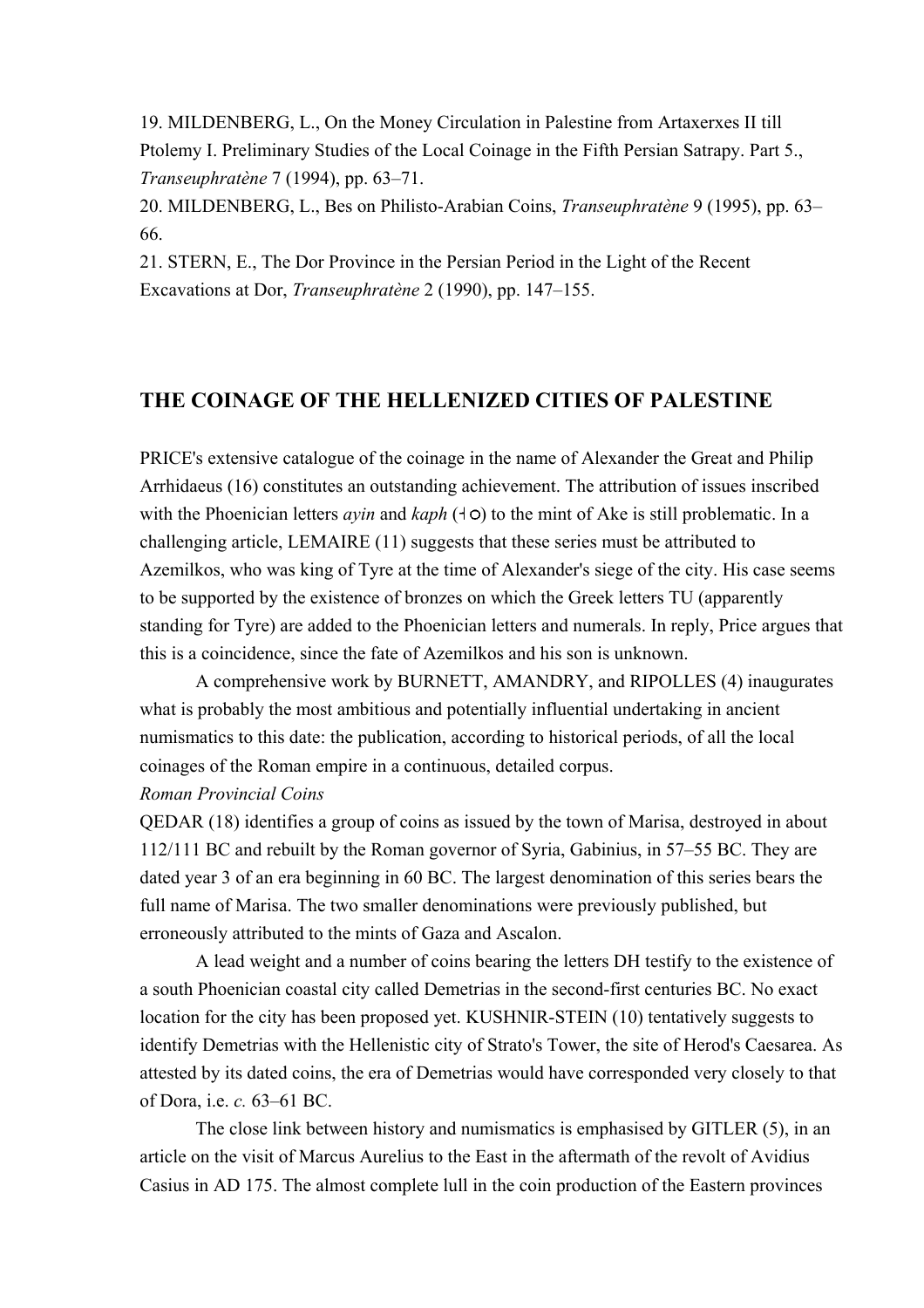during the years AD 166/7–174/5, possibly due to the spread of a plague in the region, ended with the resumption of minting activities in  $175/6 - 177/8$ . This was apparently caused by the imperial visit. The coinage portrayed the four members of the imperial family: Marcus Aurelius, Faustina Junior, Commodus, and Lucilla. The author dates the stages of the visit and records its route according to the Roman Provincial issues it occasioned, and offers a new dating for an inscription of Nysa-Scythopolis.

 New aspects of the Dionysiac cult in Nysa-Scythopolis are discussed by GITLER (6). The author suggests that the detailed representations on the medallions of Commodus and Septimius Severus, as well as those on coins struck under Elagabal and Gordian III, illustrate a Dionysiac procession at the Anthesteria, the Blossom festival, which was celebrated in early spring in Athens and other Ionian cities. BARKAY's paper (3) on the Dionysiac mythology on coins of Nysa-Scythopolis adds one new type, issued under Marcus Aurelius and depicting a tailed satyr or Pan.

 The dating of three rare coin types of Gaza is reconsidered by KUSHNIR-STEIN (9). The earliest type bears the date year 13. Since the coin seems to belong to the late Hellenistic period, the era is most probably that of autonomous Gaza. Two other types are reassigned to the early Roman period. This is the first time that coins from Gaza have been ascribed to this period.

 LÖNNQVIST published two articles on the coinage of the Roman Procurators of Judea. The first (13) describes 20 copper pieces, all bearing a countermark that depicts a branch and the Greek letters CN, which the author explains as a reference to a Roman cohort that moved to Judea in about AD 36/37. The second publication (12) presents a study of 12 coins spanning the years AD 6/9 to AD 59. The work consists of atomic-absorption analyzes of bulk samples and metallography. The idea of "debasement," usually reserved for precious metal coinages, is introduced and tentatively examined. While limited in its sample size and in the interpretation of the trace elements (only major alloying components — tin and lead are discussed), this is a valuable contribution to the scientific study of coinage. Considerably larger numbers of coins have since been analyzed, confirming some of the trends pointed out in this paper.

 MESHORER (15) presents new discoveries about coins of Neapolis, Antipatris, Akko, and Caesarea. KETTENHOFEN (7) discusses a hitherto unpublished city coin of Adra'a, struck by Septimius Severus and Julia Domna, and its contribution to our knowledge of the city and its religion and history. BARAG (1) describes ten new issues of Aelia Capitolina, including hybrids of issues of Diadumenian and Elagabal. BARKAY (2) mentions a new coin type of Dionysos from Canatha. The first year of coinage at Raphia, AD 177/8, is briefly discussed by PRICE (17).

#### *General studies*

KINDLER (8) has published a summary of the coinage of Antipatris. Although limited to the reign of Elagabal, the numismatic evidence sheds some light on the history of this city during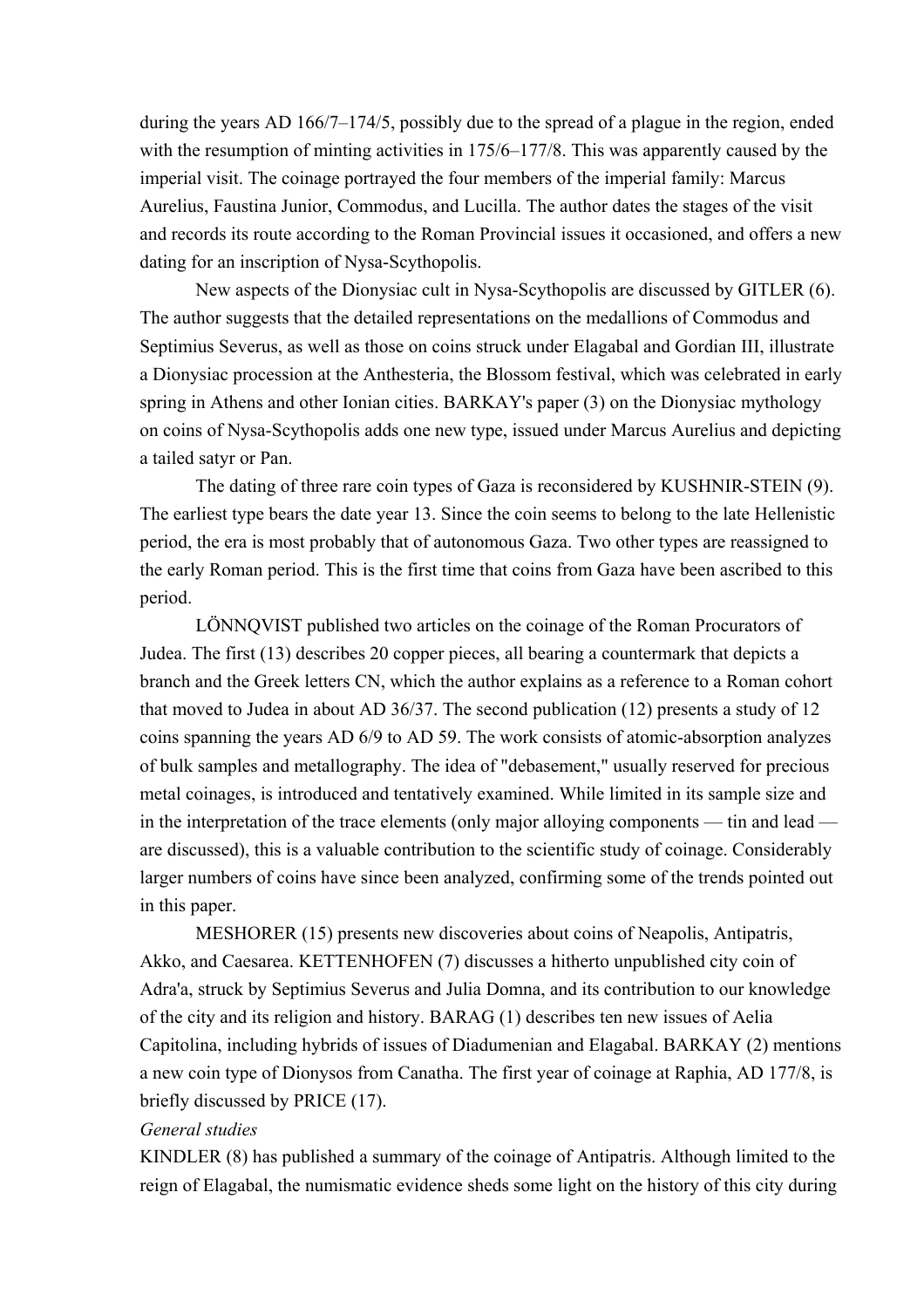the first quarter of the third century AD. A general survey of the coinage of Ascalon from the 4th century BC until AD 235, when the city ceased issuing coins, can be found in MESHORER (14).

## *Bibliography*

1. BARAG, D., Some Rare and Unpublished Coins of Aelia Capitolina, *INJ* 11 (1990–91), pp. 52–60.

2. BARKAY, R., A New Coin Type of Dionysos from Canatha, *INJ* 11 (1990–91), pp. 72–76.

3. BARKAY, R., The Dionysiac Mythology on Coins of Nysa-Scythopolis (Beth Shean) in the Roman Period, *Proceedings of the XIth International Numismatic Congress, Brussels, September 8th–13th 1991*, I, (Louvain-la-Neuve, 1993), pp. 371–376

4. BURNETT, A., AMANDRY, M. and RIPOLLES, P. P., *Roman Provincial Coinage, From the Death of Caesar to the Death of Vitellius (44 B.C.–A.D. 69)*, (London/Paris, 1992).

5. GITLER, H., Numismatic Evidence on the Visit of Marcus Aurelius to the East, *INJ* 11 (1990–91), pp. 36–51.

6. GITLER, H., New Aspects on the Dionysiac Cult in Nysa–Scythopolis, *SNR* 70 (1991), pp. 23–29.

7. KETTENHOFEN, E., Zur Geschite der Stadt Der'a in Syrien, *ZDPV* 107 (1991), pp. 77– 91.

8. KINDLER, A., The Coins of Antipatris, *INJ* 11 (1990–91), pp. 61–71.

9. KUSHNIR-STEIN, A., Gaza Coinage Dated LIC—A Reappraisal, *SNR* 74 (1995), pp. 49– 55.

10. KUSHNIR-STEIN, A., The Predecessor of Caesarea: On the Identification of Demetrias in South Phoenicia, *JRA*, Supplementary Series 14 (1995), pp. 9–14.

11. LEMAIRE, A., Le royaume de Tyr dans la seconde moitié du IVe siècle, *Atti del II Congresso Internazionale di Studi Fenici e Punici*, *Roma, 9-14 Novembre 1987*, I, (Rome, 1991), pp. 131–150

12. LÖNNQVIST, K. A., A Metallurgical and Chemical Analysis of Procuratorial Coinage of Roman Judaea, *Berliner Beiträge zur Archäometrie* 11 (1992), pp. 13–34.

13. LÖNNQVIST, K. A., New Vistas on the Countermarked Coins of the Roman Prefects of Judaea, *INJ* 12 (1992/93), pp. 56–70.

14. MESHORER, Y., The Coins of Ascalon, in *Ascalon—4,000 and Forty Years More*, (Tel-Aviv,1990), pp. 242–246, [Hebrew].

15. MESHORER, Y., New Discoveries in the Coinage of the Cities in Roman Palestine, *Proceedings of the Second International Congress on Biblical Archaeology*, (Jerusalem, 1993), pp. 141–146

16. Price, M. J., *The Coinage in the Name of Alexander the Great and Philip Arrhidaeus,*  (Zurich/London, 1991).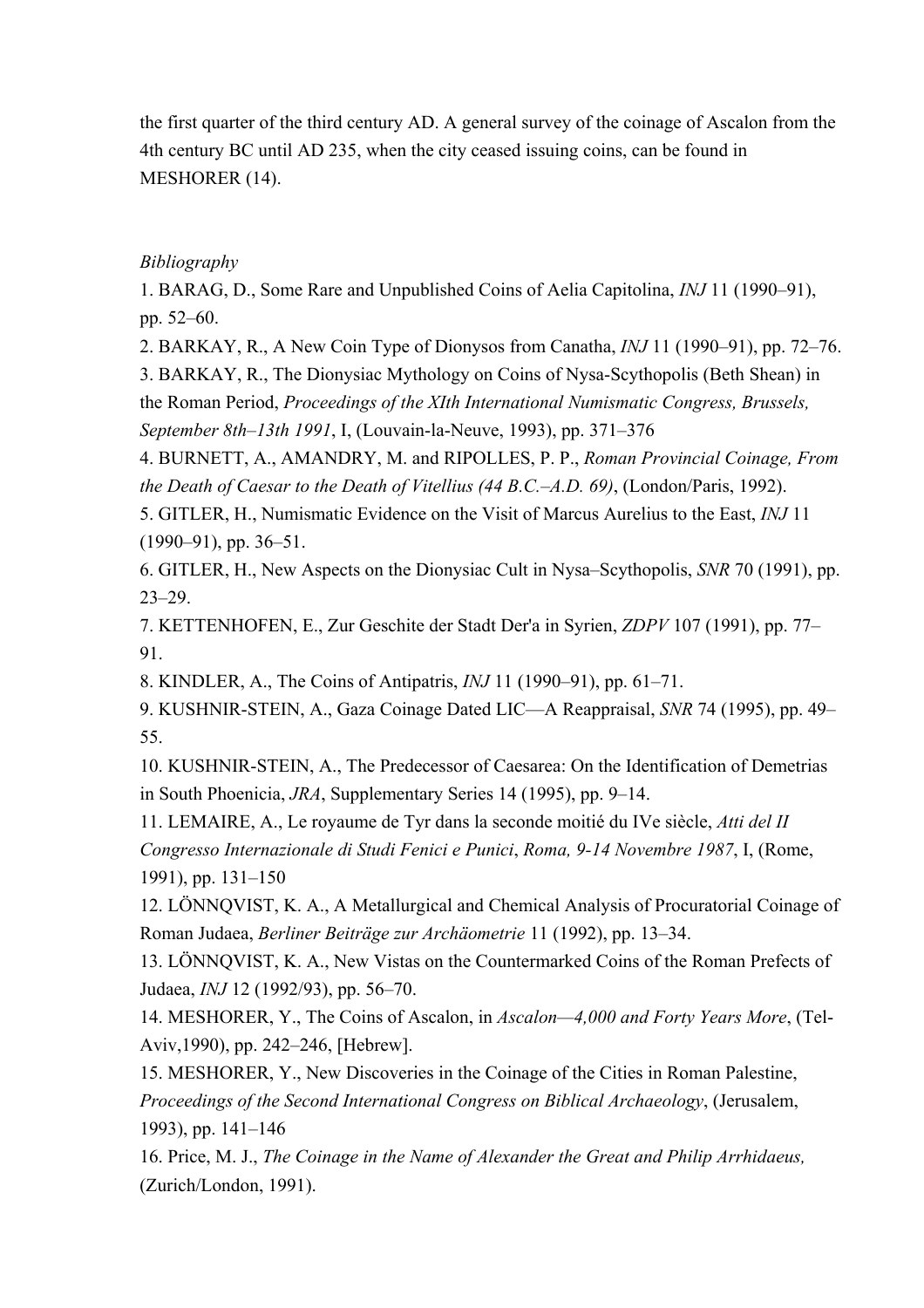# **JEWISH COINS IN HELLENISTIC AND ROMAN TIMES**

"Ancient Jewish Coinage — Addendum I," was published by MESHORER (11). Including corrections and many new types and variants, this work is an invaluable addition to Meshorer's *AJC*, the classic textbook for the study of ancient Jewish numismatics. *The Hasmonean Period*

By analysing the coins found in excavations at Marisa (4), Tel Beer-Sheva (8), Mt. Gerizim (9), Shechem, and Samaria, BARAG (2) shows that the destruction and conquest of the sites by John Hyrcanus I took place between 112 and 110 BC, rather than in, or immediately after, the second reign of Demetrius II (129–125 BC). A useful reference book on the classification of the inscriptions of Hasmonean coinage was published by KAUFMAN (6). It contains a full description and illustrations of about 400 Prutoth in the author's collection, which are variants of published types. Another work in this field is the summary on the coinage of the Hasmoneans by MESHORER (12). The Prutoth of Mattathias Antigonus' candelabrum/table type show a series of concave objects on the table. BARAG (3) identifies these as Showbread on the Table in the Temple. He refers to sources which state that the shape of the Showbread resembled that of the lower part of a ship.

## *The Herodian Period*

New amendments to the chronological framework of the settlement at Qumran are suggested by MAGNESS (10). Based on the numismatic evidence, and primarily on a hoard of 561 Tyrian shekels found at this site, she argues that the settlement was not abandoned after the earthquake of 31 BC, as previously thought.

# *The Jewish War*

Until now, only copper coins dating from the second year of the Jewish War and onwards were known. A coin dated Year 1 of a type similar to the Prutoth of Year 2 and Year 3 has now been discovered and is described by DEUTSCH (5).

# *The Bar Kokhba War*

AMIT and ESHEL (1) report a tetradrachm of the undated series which was found in a cave in Nahal Hever. This is the first tetradrachm to be found in a controlled excavation. KINDLER (7) presents a copper coin bearing a graffito apparently reading *"charity"* in **Hebrew** 

*Bibliography*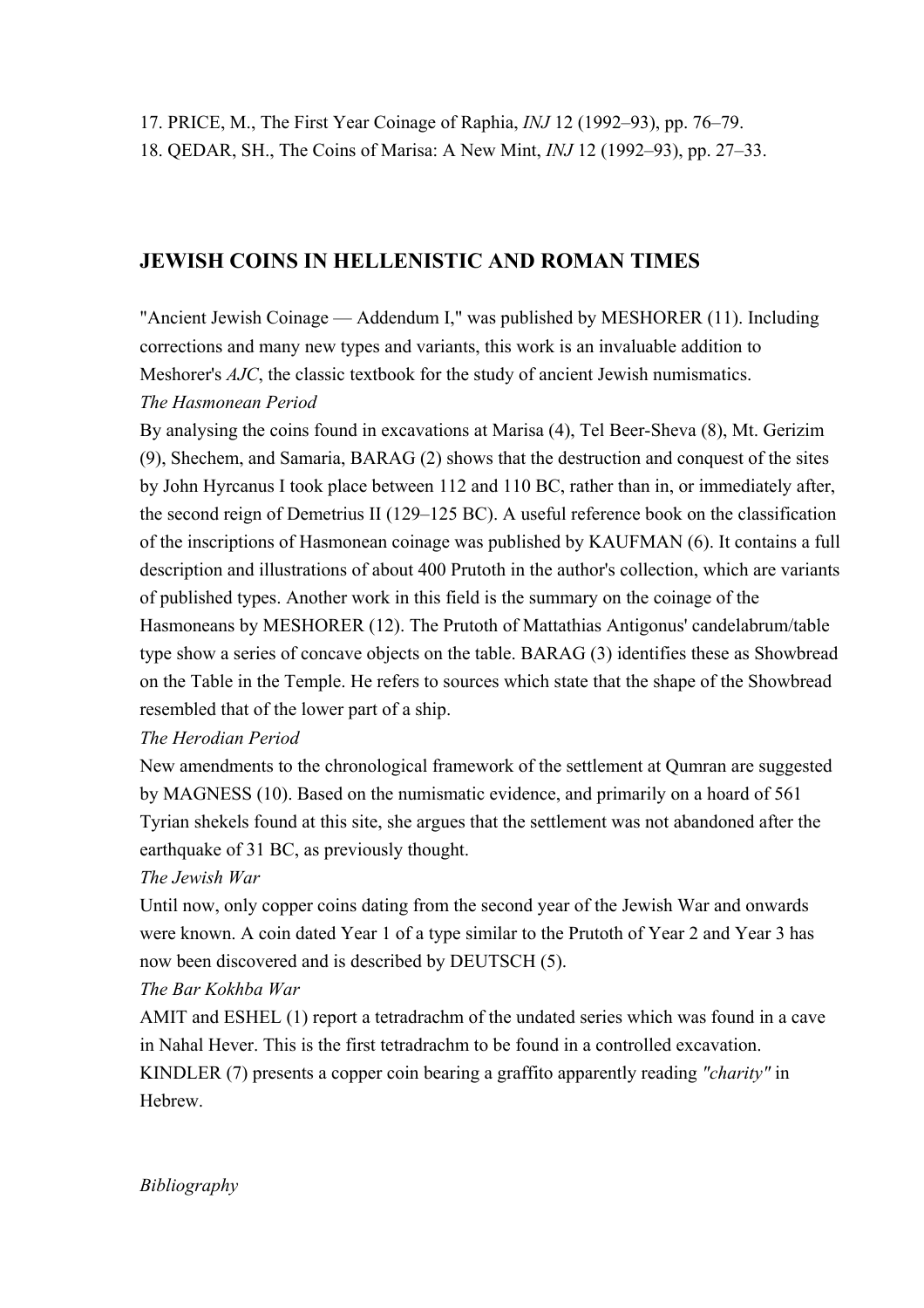1. AMIT, D. and ESHEL, H., A Tetradrachm of Bar Kokhba from a Cave in Nahal Hever, *INJ* 11 (1990–91), pp. 33–35.

2. BARAG, D., New Evidence on the Foreign Policy of John Hyrcanus I, *INJ* 12 (1992–93), pp. 1–12.

3. BARAG, D., A Coin of Mattathias Antigonus and the Shape of the Showbread, *Qadmoniot* 27 (1994), pp. 43–44 [Hebrew].

4. BARKAY, R., The Marisa Hoard of Seleucid Tetradrachms minted in Ascalon, *INJ* 12 (1992/93), pp. 21–26.

5. DEUTSCH, R., A Unique Prutah from the First Year of the Jewish War Against Rome, *INJ* 12 (1992/93), pp. 71–72.

6. KAUFMAN, J. CH., Unrecorded Hasmonean Coins from the J. Ch. Kaufman Collection, *Publications of the Israel Numismatic Society. Numismatic Studies and Researches* 8 (Jerusalem, 1995).

7. KINDLER, A., A Bar Kokhba Coin used as a Charity Token, *INJ* 12 (1992/93), pp. 73–75.

8. KUSHNIR-STEIN, A. and GITLER, H., Numismatic Evidence from Tel Beer-Sheva and the Beginning of Nabatean Coinage, *INJ* 12 (1992–93), pp. 13–20.

9. MAGEN, Y., Mount Gerizim and the Samaritans, in *Early Christianity in Context*, (Jerusalem, 1993), pp. 91–148, especially 142–143.

10. MAGNESS, J., The Chronology of the Settlement at Qumran in the Herodian Period, *Dead Sea Discoveries* 2 (1995), pp. 58–65.

11. MESHORER, Y., Ancient Jewish Coinage — Addendum I, *INJ* 11 (1990–91), pp. 104– 132.

12. MESHORER, Y., Hasmonean Coins, *Idan* 19 (1995), pp. 197–209.

# **Nabatean Coinage**

A significant addition to the study of Nabatean coinage is found in a study by SCHMITT-KORTE (3). According to him, no Nabatean coin can be dated prior to the reign of Aretas III in Damascus (84 BC). However, new evidence from excavations suggests an alternative dating for the inauguration of the Nabatean coinage. BOWSHER (1) bases his arguments on stratigraphic data from the excavations in Petra. The first Nabatean issues were found at this site in layers with late second-century pottery. KUSHNIR-STEIN and GITLER (2) demonstrate that numismatic evidence from the excavations at Tel Beer-Sheva indicates that the coins excavated at this site end with issues dating from 112/111 BC, after which a gap of about a century occurs. A substantial part of the coins dating from before 112/111 BC are Nabatean copper coins of the head of Athena/Nike type. The authors suggest 129/8–104 BC for this issue, i.e. about the same time as has been suggested for the first Hasmonean issues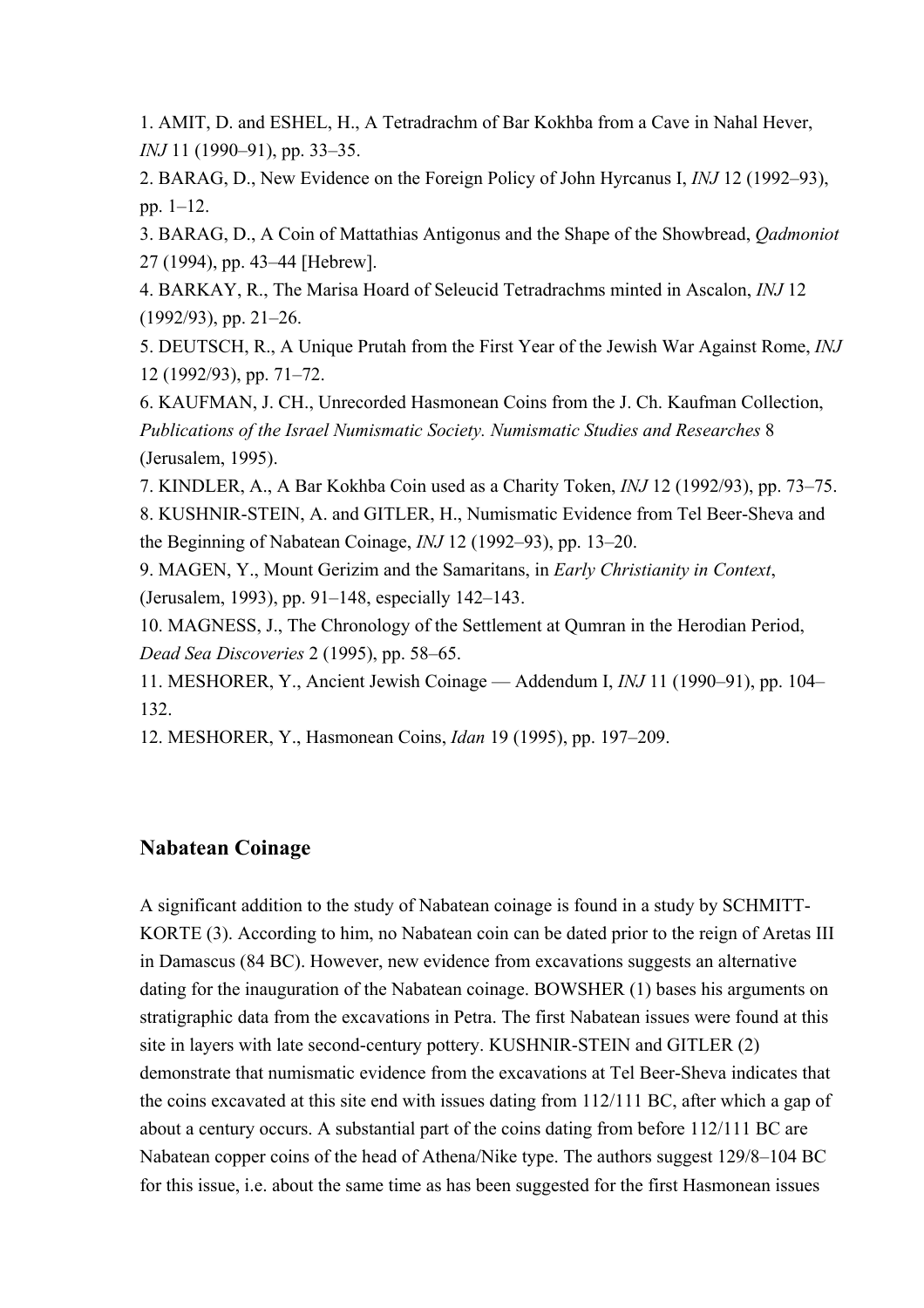under Hyrcanus I. This assumption is further strengthened by the fact that an unpublished hoard of about 900 Hasmonean coins from the area of Samaria, which was acquired by the Institute of Archaeology of the Hebrew University of Jerusalem, included one Nabatean bronze coin of the type discussed above. The hoard also includes a wide variety of Yeohanan's issues and a few Seleucid bronze coins of the second century BC. Obodas III is represented with 13 new issues in SCHMITT-KORTE (3), among them a silver coin reading "*Benedictions by Dushara*," the first reference to a deity on Nabatean coins. All coins of Syllaeus are now shown to be joint issues with Aretas IV. The confusing groups of small bronzes of both rulers are presented in a rearranged, tabulated form. The occurrence of a sign X dates the marriage of Aretas IV and Shaqilat to his 25th year (AD 16/17) and closes one of the gaps in the chronology of the kings of Nabatea. The combination of Nabatean and eastern Trajanic drachms in a hoard from Dahariya [SPAER (5)] provides further evidence that the latter were indeed struck in Bostra. SCHMITT-KORTE and PRICE (4) analyzed the Nabatean monetary system from an internal and from an external point of view.

#### *Bibliography*

1. BOWSHER, J. M. C., Early Nabataean Coinage, *ARAM* 2 (1990), pp. 221–228.

2. KUSHNIR-STEIN, A. and GITLER, H., Numismatic Evidence from Tel Beer-Sheva and the Beginning of Nabatean Coinage, *INJ* 12 (1992–93), pp. 13–20.

3. SCHMITT-KORTE, K., Nabatean Coinage—Part II. New coin Types and Variants, *NC* 150 (1990), pp. 105–133.

4. SCHMITT-KORTE, K. and PRICE, M., Nabataean Coinage—Part III. The Nabataean Monetary System, *NC* 154 (1994), pp. 67–131.

5. SPAER, A., Coin Hoards 1994, 1. Dahariya (?), Israel, 1993, *NC* 154 (1994), pp. 268.

## **Numismatic Evidence from Excavations**

In recent years, publications have appeared reporting the numismatic finds of some of the main sites in Israel. Several of the publications include a detailed catalogue of all the coins found in the excavations, as well as a discussion of the significance of the finds in their historical context (2, 20, 21, 26). Evidence from excavations in Northern Israel, an area about which little was known from the numismatic point of view until recently, has been illuminated by a publication by MESHORER (20), concerning the material found in Tel Anafa, and by a paper by SYON (26), concerning the material found in Gamala. These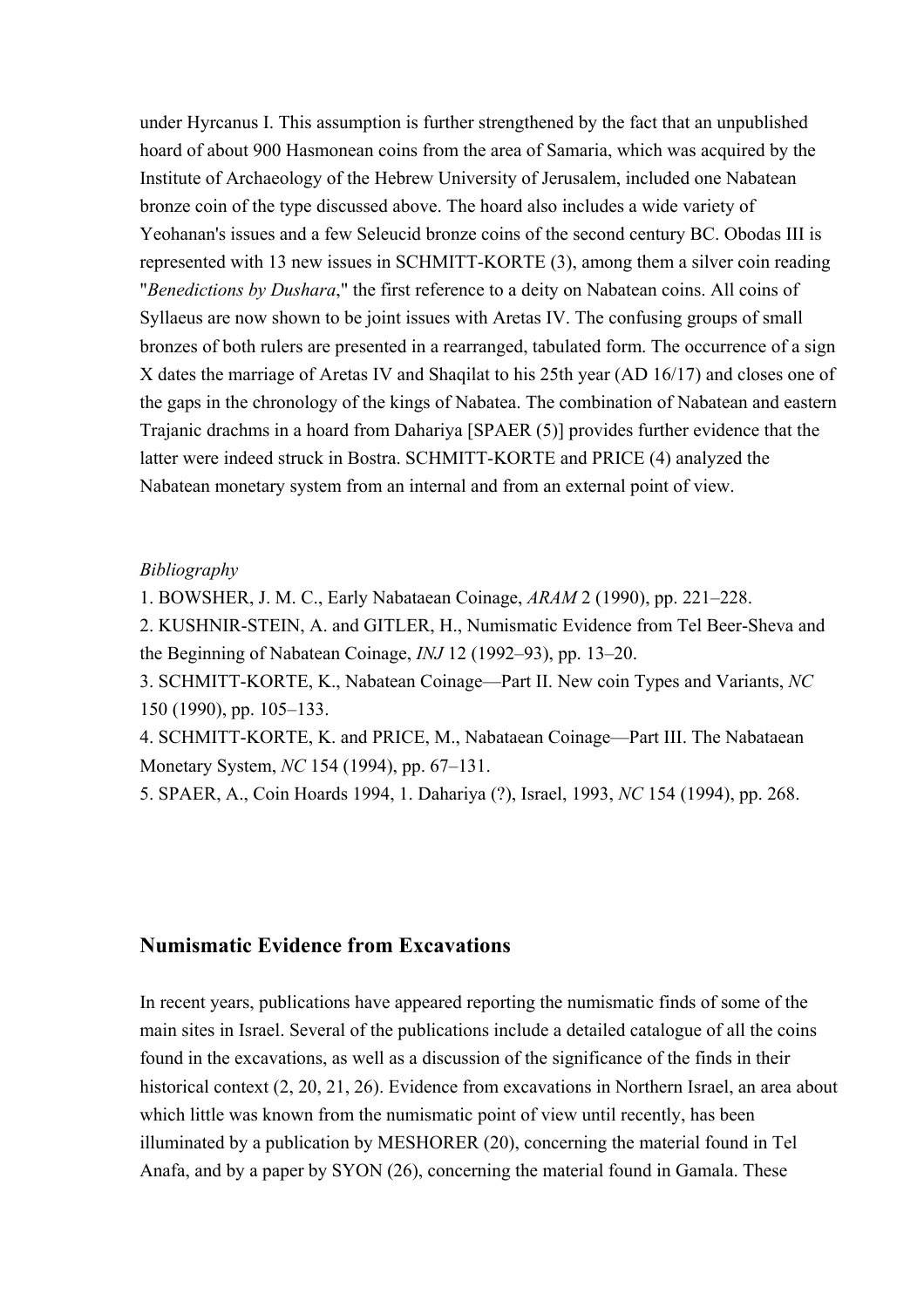reports give a clear picture of the pattern of small change circulation in Northern Palestine in the Hellenistic and early Roman periods.

## *Tel Anafa*

The beginning of the third century BC is represented by 16 coins of Ptolemy I and II. There is a total break between these and the subsequent Seleucid coinages. The latter are relatively numerous (102 coins) and are common issues from the second half of the second century BC. They derive almost exclusively from the Seleucid mints of Sidon and Tyre, but even after both cities had begun their own civic issues, Seleucid coins from other mints still reached Tel Anafa in relatively large numbers. The 120 civic issues of Tyre and Sidon form the largest part of the finds. A similar picture emerges from the excavations at Gamala and from the unpublished material found at Tel Dor. This evidence shows that the two cities, which were the main suppliers of small silver coins in the fourth century BC [LEMAIRE (15)], continued to supply most of the coins circulating in the cities of Northern Palestine and the Phoenician coastal cities until the mid-third century AD [ELAYI (5); MESHORER and QEDAR (18); ARIEL (3); MEIER (17); SHARABANI (25); and GITLER (11)].

## *Gamala*

Excavations at Gamala on the Golan Heights [SYON (26)] yielded over 6200 coins, including 3883 Hasmonean issues, 584 Seleucid coins, 941 autonomous issues of Tyre [721] and Sidon [128] for the most, and 270 coins of the Herodians and the Roman procurators. This material includes the latest dated Tyrian shekel (RPQ = AD 63/4) discovered in an excavation; some rare Herodian types; and two copper issues of the first Jewish Revolt struck at Gamala and featuring the legends *"For the Redemption"* and *"Jerusalem Hol(y)."* Only 82 coins are fully described in this preliminary report.

## *Carmel coast*

GALILI *et al*. (9) mention a hoard from a shipwreck of AD

230 which contains 89 silver and bronze coins issuing mainly from numerous mints in port cities.

## *Tel Dor*

The numismatic material from two of the areas excavated at this important site was published by MESHORER (21). Although it is only a partial sample of the coins found there (dating mainly from the Hellenistic and Roman periods), the material accurately reflects the history of the city as we know it.

## *Jerusalem, City of David*

A total of 230 identifiable coins were excavated in the City of David in Jerusalem [ARIEL (2)]. The most remarkable find is a Lycian stater which dates from *c*. 500–440 BC. Coins from the 6th and 5th century BC are a rare find in Palestine, and the few specimens found tend to confirm the hypothesis that during that period coined money economy was not yet developed in this part of the world. Additional material from this site includes three coin flans and two fragmentary flan moulds. For material on an additional flan mould for Alexander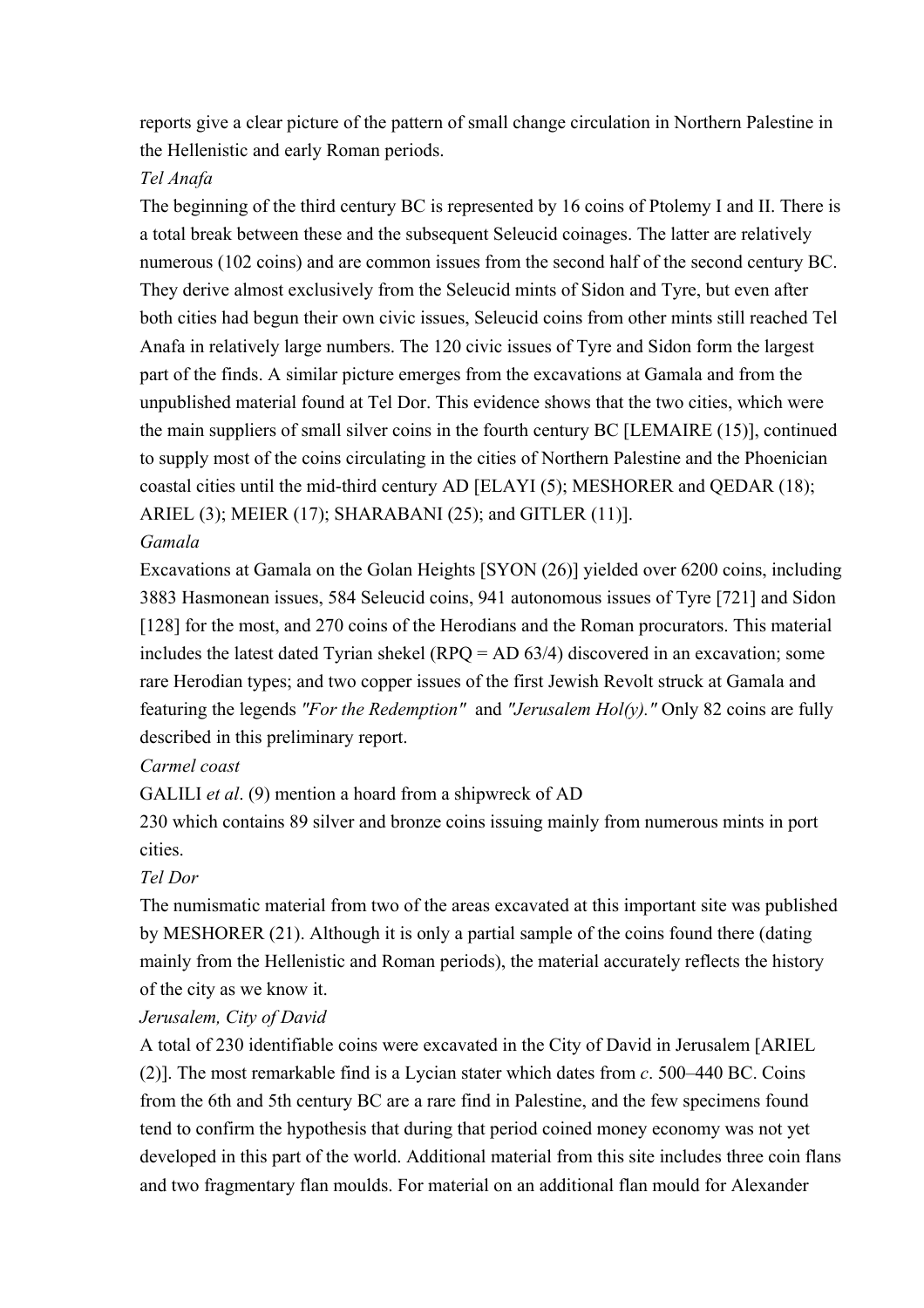Jannaeus' coins, see ELAYI and ELAYI (7). Two Yehud coins were found at the excavations at Pisgat Ze'ev, north of Jerusalem (22).

## *Jericho area*

The numismatic material found in two caves west of Jericho was published by ESHEL and ZISSU (8). The finds include a drachm from the reign of Alexander the Great and a group of six bronze coins, apparently of the local Judaea Capta series, all bearing Legionary countermarks.

## *Varia*

The legal documents of the Babatha archive, hidden at the outbreak of the Bar Kokhba revolt in one of the caves on the west side of the Dead Sea, contain a wealth of information about daily financial transactions [LEWIS *et al*. (16), BOWERSOCK (4), and YADIN *et al*. (27)]. One of the expressions used in those documents in connection with property matters is that of "black silver." Contrary to the previous view that this expression referred to Nabatean coins of low silver content, MESHORER (19) argues that it refers to Roman denarii of the 1st century AD containing 2.90 gr. of silver, as distinct from later denarii containing only 1.90 gr. of silver.

 NICOLAOU (23, 24) has published a relatively large quantity of Jewish, Nabatean, and Roman Provincial coins of Phoenicia and Palestine from the excavations of Paphos. This material provides good evidence of the commercial and other relations that Cyprus had with Phoenicia and Palestine. KROLL (12) reports some Jewish coins from the Athenian Agora. AMANDRY and FOUCRAY (1) mention coins issued in Palestine and Phoenicia and found in Gallia.

 KUSHNIR-STEIN (13) suggests a new reading for an inscription on a lead weight found in Ashdod: *"in the time of King Herod, Pious and Friend of Caesar."* Additional studies by KUSHNIR-STEIN (14) and GATIER (10) mention inscribed weights from Banias, Seleucis Pieria, and Gaza.

## *Bibliography*

1. AMANDRY, M. and FOUCRAY, B, Une monnaie de Ptolémaïs (Phénicie) trouvée à Quend (Somme), *BSFN* 45 (1990), p. 759.

2. ARIEL, D. T., Coins, Flans, and Flan Moulds*, Excavations at the City of David 1978–1985*  II*. Qedem* 30 (Jerusalem, 1990), pp. 99–118.

3. ARIEL, D. T., Coins from the Excavations at Tel Nahariya, 1982, *'Atiqot* 22 (1993), pp. 125–132.

4. BOWERSOCK, G. W., The Babatha Papyri, Masada and Rome, *JRA* 4 (1991), pp. 335– 344.

5. ELAYI, J., La diffusion des monnaies phéniciennes en Palestine, in *La Palestine à l'époque perse*, (Paris, 1994), pp. 289–309.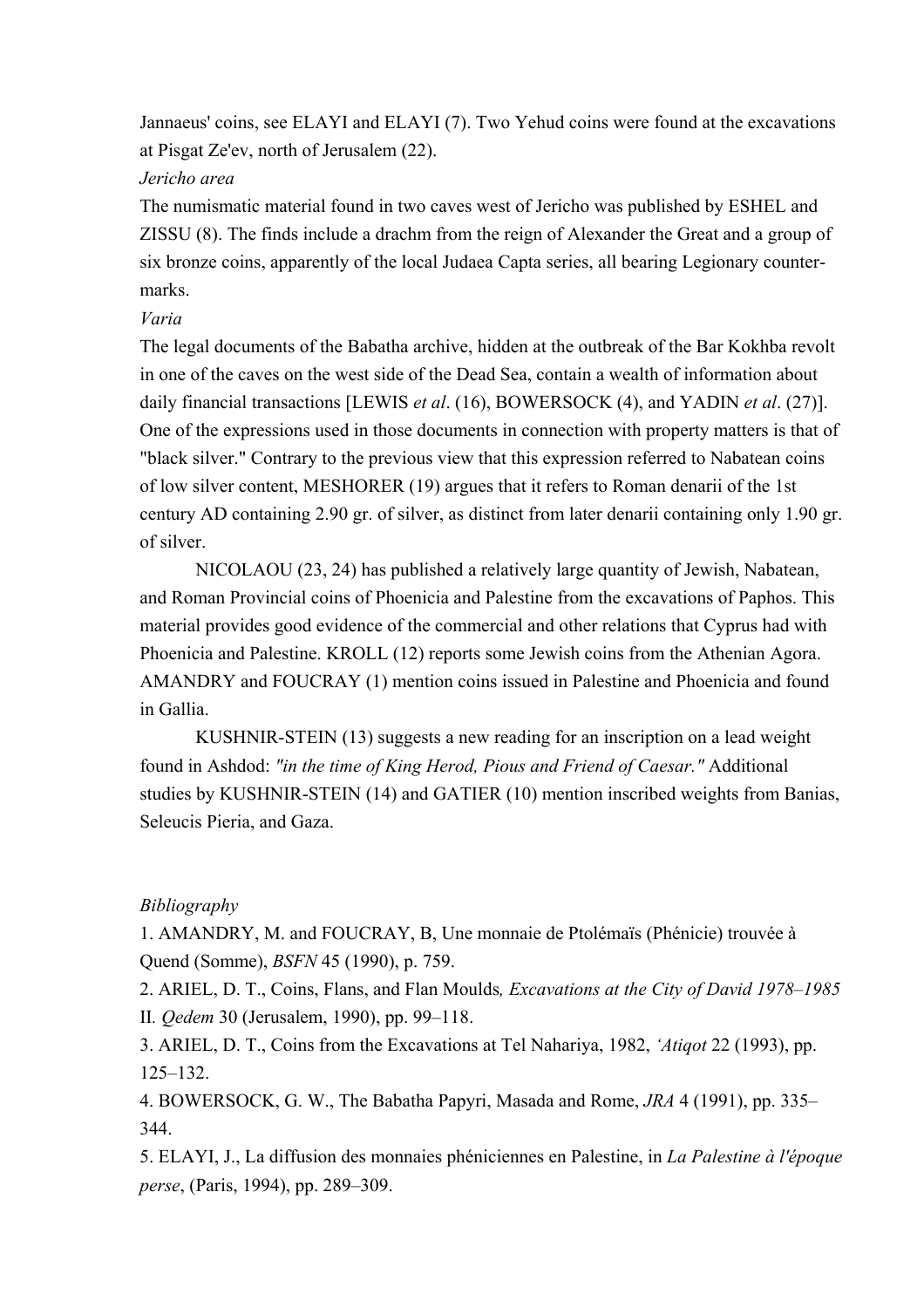6. ELAYI, J. and ELAYI, A. G., *Trésors de monnaies phéniciennes et circulation monétaire (Ve-IVe s. av. J.-C.)*, (Paris, 1993).

7. ELAYI, J and ELAYI, A. G., Un moule monétaire de l'époque d'Alexandre Jannée, *BSFN* 50 (1995), pp. 1084–1088.

8. ESHEL, H. and ZISSU, B., Ketef Jericho 1993, *IEJ* 45 (1995), pp. 292–298.

9. GALILI, E., DAHARI, U., SHARVIT, J. and MESHORER, Y., Carmel Coast, *Excavations and Surveys in Israel* 10 (1992), pp. 162–163.

10. GATIER, P-L, Poids inscrits de la Syrie Hellénitique et Romaine, *Syria* 68 (1991), pp. 433–444.

11. GITLER, H., The Coins, in *The Excavations of an Ancient Boat in the Sea of Galilee. 'Atiqot* 19 (1990), pp. 101–106.

12. KROLL, J. H., The Greek Coins*, The Athenian Agora*, vol. 26 (Princeton, 1993), p. 282, cat. nos. 998–1002.

13. KUSHNIR-STEIN, A., An Inscribed Lead Weight from Ashdod: A Reconsideration, *ZPE* 105 (1995), pp. 81–84.

14. KUSHNIR-STEIN, A., Two Inscribed Weights from Banias, *IEJ* 45 (1995), pp. 48–51.

15. LEMAIRE, A., La circulation monétaire phénicienne en Palestine à l'époque perse, *Actes du IIIe Congrès International des Études Phéniciennes et Puniques, Tunis, 11-16 novembre 1991*, II, (Tunis, 1995), pp. 192–202.

16. LEWIS, N., GREENFIELD J. C. and YADIN, Y. eds., *Judean Desert Studies: The Documents from the Bar Kokhba Period in the Cave of Letters*, (Jerusalem, 1989).

17. MEIER, C., Bethsaida Report, 1987–1993 (Appendix of Coins), *Bethsaida*, (Kirksville, 1995), pp. 53–61.

18. MESHORER, Y. and QEDAR, SH., *The Coinage of Samaria in the Fourth Century BCE*, (Jerusalem, 1991).

19. MESHORER, Y., The "Black Silver" Coins of the Babatha Papyri: A Reevaluation, *IMJ* 10 (1992), pp. 67–74.

20. MESHORER, Y., Coins 1968–1986, in *Tel Anafa I, I. Final Report on Ten Years of Excavations at the Hellenistic and Roman settlement in Northern Israel, JRA*, Supplementary Series Series 10 (1994), pp. 241–260.

21. MESHORER, Y., Coins From Areas A and C, in *Excavations at Dor, Final Report, Areas A and C: The Finds. Qedem Reports* 2 (Jerusalem, 1995), pp. 461–472.

22. NADELMAN, Y., Jerusalem, Pisgat Ze'ev D (H. Zimri), *Excavations and Surveys in Israel* 12 (1994), pp. 54–56.

23. NICOLAOU, I., *Paphos II*, (Nicosia, 1990), pp. 79–86, cat. nos. 591–621.

24. MICHAELIDOU-NICOLAOU, I., Four Ptolemaic/Roman Hoards from Cyprus, *NC* 153 (1993), pp. 11–29, esp. 17–20.

25. SHARABANI, M., Coins from Lohamei HaGeta'ot, *'Atiqot* 20 (1991), pp. 156–158.

26. SYON, D., The Coins from Gamala—Interim Report, *INJ* 12 (1992–93), pp. 34–55.